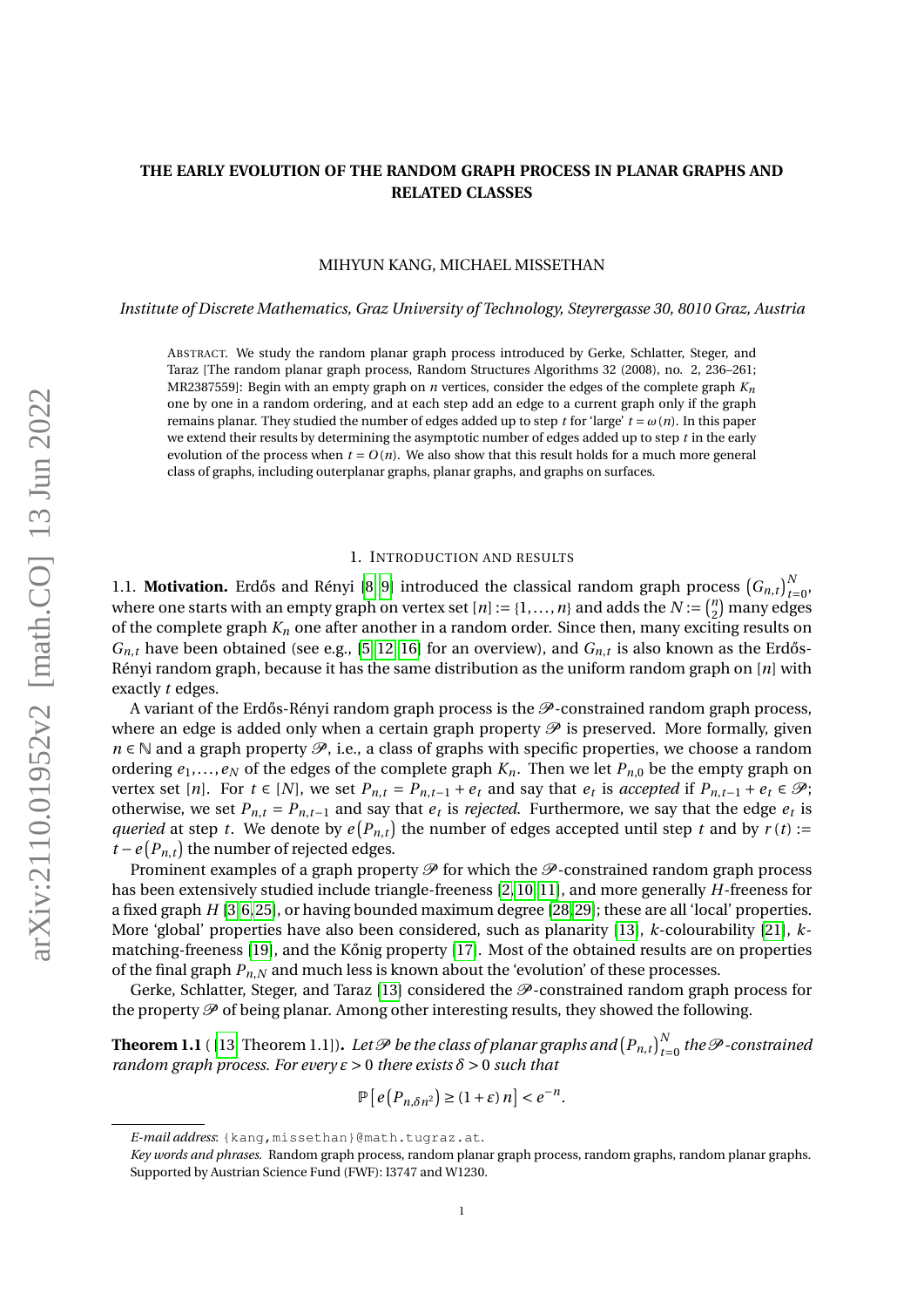Theorem [1.1](#page-0-0) immediately implies the following result on the asymptotic number of edges accepted until a superlinear step. Throughout the paper, we will use standard Landau notation for asymptotics and all the asymptotics are taken as  $n \rightarrow \infty$ . We say that an event holds *with high probability* (whp for short) if it holds with probability tending to one as  $n \rightarrow \infty$ .

<span id="page-1-0"></span>**Corollary 1.2.** Let  $\mathscr P$  be the class of planar graphs. Let  $\left(P_{n,t}\right)_{t=0}^N$  be the  $\mathscr P$  -constrained random graph *process and t* = *t*(*n*)  $\in$  [*N*] *be such that n*  $\ll$  *t*  $\ll$  *n*<sup>2</sup>. *Then whp e*  $(P_{n,t}) = (1 + o(1)) n$ .

We note that the upper bound in Corollary [1.2,](#page-1-0) i.e.,  $e(P_{n,t}) \leq (1+o(1))n$ , follows directly from Theorem [1.1.](#page-0-0) Furthermore, it is well known that whp the largest component of  $G_{n,t}$  has  $(1+o(1))n$ vertices if  $t \gg n$  (see e.g., [\[9\]](#page-11-1)). Together with the simple fact that the number of vertices in the largest components of  $G_{n,t}$  and  $P_{n,t}$  coincide (see Remark [2.5\)](#page-5-0) this implies the lower bound on  $e(P_{n,t})$  in Corollary [1.2.](#page-1-0)

Gerke, Schlatter, Steger, and Taraz asked the asymptotic behaviour of  $e\left(P_{n,t}\right)$  in the earlier stage when  $t = O(n)$ . In this paper we answer this question in a more general setting: We determine  $e(P_{n,t})$ in the case  $t = O(n)$  for a wide range of graph classes, including outerplanar graphs, planar graphs, and graphs on surfaces (see Theorem [1.7\)](#page-2-0).

Gerke, Schlatter, Steger, and Taraz also studied a random graph  $P_{n,m=m_0}$ , which is a graph obtained from the  $\mathcal{P}$ -constrained random graph process when  $m_0$  many edges have actually been accepted: In other words,

<span id="page-1-1"></span>
$$
P_{n,m=m_0} = P_{n,t_0}, \quad \text{where} \quad t_0 := \min\left\{ t \mid e\left(P_{n,t}\right) = m_0 \right\}. \tag{1}
$$

Equivalently,  ${P}_{n,m=m_0}$  can be obtained by the so-called *random greedy process*. There we start with an empty graph on *n* vertices and in each step we add an edge chosen uniformly at random from those which are not yet in the graph and do not violate the property  $\mathscr P$ . They showed that in the 'dense' regime when  $m_0 = cn/2$  for  $2 < c < 6$ , whp  $P_{n,m=m_0}$  is connected.

<span id="page-1-2"></span>**Theorem 1.3** ( [\[13,](#page-11-9) Theorem 1.2]). Let  $\mathscr P$  be the class of planar graphs and  $P_{n,m=m_0}$  be as defined in [\(1\)](#page-1-1). If  $m_0 = m_0(n)$  is such that  $m_0 = cn/2$  for  $2 < c < 6$ , then whp  $P_{n,m=m_0}$  is connected.

In other words, Theorem [1.3](#page-1-2) says that if  $m_0 = cn/2$  for  $2 < c < 6$ , then whp the largest component  $L(P_{n,m=m_0})$  of  $P_{n,m=m_0}$  contains all *n* vertices. In this paper we determine the asymptotic order of  $L(P_{n,m=m_0})$  also in the 'sparse' regime when  $c < 2$  (see Theorem [1.10\)](#page-3-0).

Another well-known random graph model is the *uniform* random planar graph. More generally, let  $P(n, m_0)$  denote a graph that is chosen uniformly at random from all graphs in  $\mathcal{P}$  having vertex set [*n*] and *m*<sup>0</sup> edges. A classical question is whether or not a random graph *Pn*,*m*=*m*<sup>0</sup> 'behaves' like the uniform random graph *P*(*n*,*m*0). For example, Giménez and Noy [\[14\]](#page-11-10) showed that the probability that the uniform random planar graph  $P(n, m_0)$  is connected is bounded away from one if  $m_0 = cn/2$ for  $2 < c < 6$ , i.e., a statement as in Theorem [1.3](#page-1-2) is not true for  $P(n, m_0)$ . A consequence of our results will be that the largest components of the two random graphs  $P_{n,m=m_0}$  and  $P(n,m_0)$  behave 'differently' also in the sparse regime when  $m_0 = cn/2$  for  $1 < c < 2$  (see [\(3\)](#page-3-1)).

Another natural property which was considered in [\[13\]](#page-11-9) is the number of edges one has to query until  $m_0$  of them have been accepted. We denote this number by  $q(m_0)$ , i.e.,

<span id="page-1-5"></span>
$$
q(m_0) := \min\{t \mid e(P_{n,t}) = m_0\}.
$$
 (2)

Gerke, Schlatter, Steger, and Taraz [\[13\]](#page-11-9) asked the order of  $q(3n/4)$  when  $\mathscr P$  is the class of planar graphs. In Corollary [1.9](#page-3-2) we will determine q(3*n*/4) as a special case of our general result.

1.2. **Main results.** In the following definition we extract the properties of planar graphs which are essential for our proof, but are satisfied by other well-known classes of graphs that can be characterised by 'forbidden minors' (see Proposition [1.5\)](#page-2-1).

<span id="page-1-4"></span><span id="page-1-3"></span>**Definition 1.4.** Throughout the paper, let  $\mathcal{P}$  be a class of graphs fulfilling the following properties:

- (a) it is not equal to the class of all graphs;
- <span id="page-1-6"></span>(b) it contains all edgeless graphs;
- <span id="page-1-7"></span>(c) it is closed under taking isomorphism;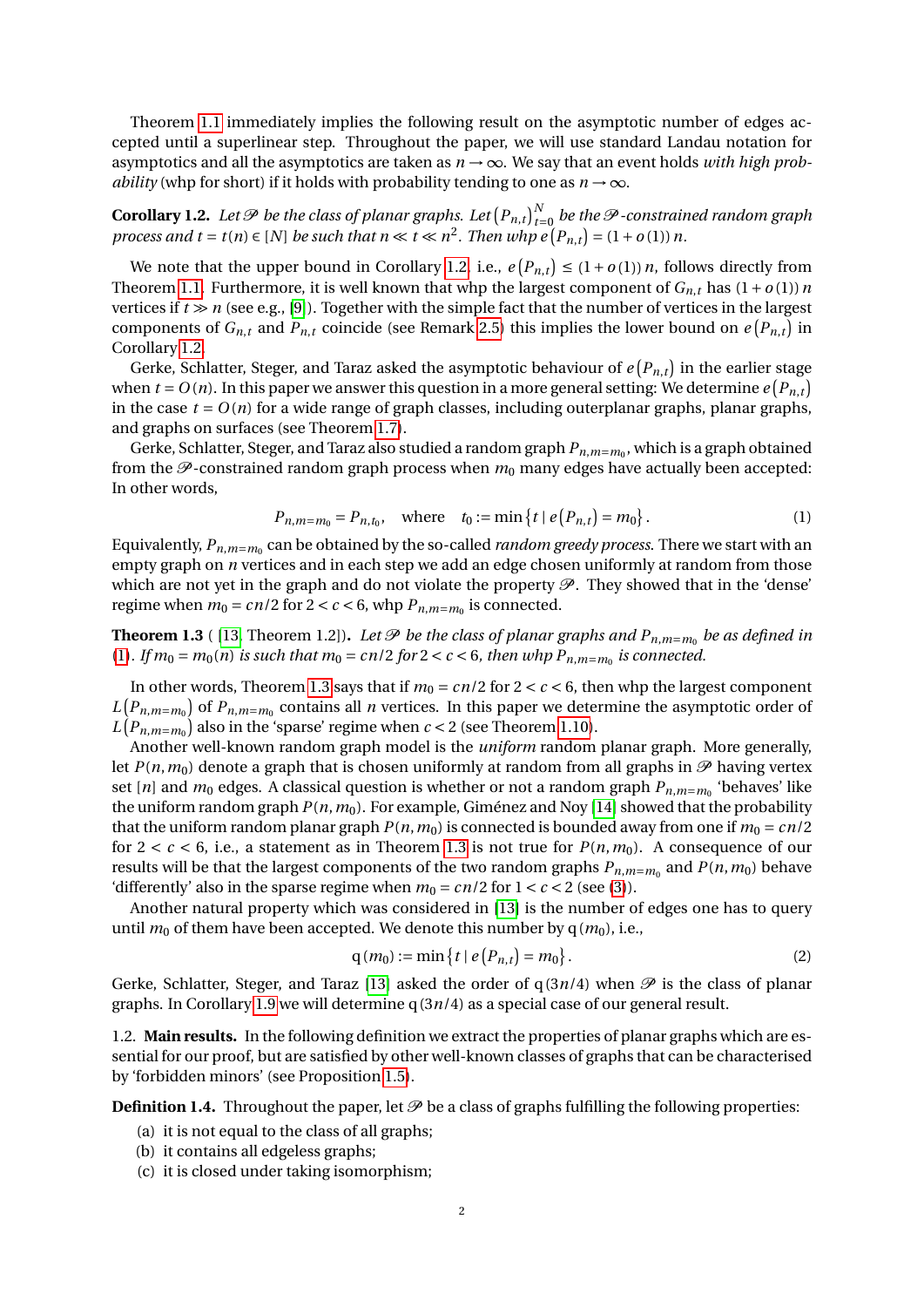- <span id="page-2-6"></span>(d) it is closed under taking minors;
- <span id="page-2-5"></span>(e) it is weakly addable, i.e., it is closed under adding an edge between two components;
- <span id="page-2-2"></span>(f) it is closed under adding an edge in a tree component.

Throughout the paper, we consider only vertex-labelled simple undirected graphs. It is straightforward to check the properties in Definition [1.4](#page-1-3) for the following general class of graphs.

<span id="page-2-1"></span>**Proposition 1.5.** *For any r*  $\in \mathbb{N}$  *let*  $H_1, \ldots, H_r$  *be 2-edge-connected graphs that contain at least two cycles. Then the class*  $\mathcal H$  *of all graphs that contain none of*  $H_1, \ldots, H_r$  *as a minor fulfils the properties [\(a\)–](#page-1-4)[\(f \)](#page-2-2) in Definition [1.4.](#page-1-3)*

Prominent examples for the class  $\mathcal H$  in Proposition [1.5](#page-2-1) are the following:

- the class of all cactus graphs  $(H_1 = 'diamond)$  graph', that is,  $K_4$  minus one edge);
- the class of all outerplanar graphs  $(H_1 = K_4, H_2 = K_{2,3})$ ;
- the class of all series-parallel graphs  $(H_1 = K_4)$ ;
- the class of all planar graphs  $(H_1 = K_5, H_2 = K_{3,3})$ ;
- the class of all graphs embeddable on an orientable surface of genus *g* ∈ N (only the existence of graphs  $H_1, \ldots, H_r$  is known, see [\[27\]](#page-12-7)).

To state our main results, we need also the following definition.

<span id="page-2-4"></span>**Definition 1.6.** Given  $c > 1$  let  $\beta(c)$  be the unique positive solution of the equation  $1 - x = e^{-cx}$  and define

$$
f(c) := 2\beta(c) + c(1 - \beta(c))^2
$$
.

Denote by  $f^{-1}$  the inverse function of  $f$ .

Note that *β*(*c*) is equal to the survival probability of a Galton-Watson process with offspring distribution Poisson with mean *c*. Basic properties of the function  $f : (1, \infty) \to (1, 2)$ , including the existence of the inverse function  $f^{-1}$ , can be found in Lemma [A.1.](#page-13-0)

In the following theorem we provide the asymptotic order of the number of accepted edges  $e \left( P_{n,t} \right)$ when  $t = O(n)$  for any class of graphs  $\mathscr P$  satisfying the properties in Definition [1.4.](#page-1-3) As  $e(P_{n,t})$  is 'quite close' to *t* in this early stage of the evolution, it is more convenient to state the asymptotic order of the number of *rejected* edges  $r(t) = t - e(P_{n,t})$  instead of  $e(P_{n,t})$ .

<span id="page-2-0"></span>**Theorem 1.7.** Let  ${\mathscr P}$  be a class of graphs satisfying the properties [\(a\)–](#page-1-4)(f) in Definition [1.4](#page-1-3) and  $\left(P_{n,t}\right)_{t=0}^N$ *be the*  $\mathcal P$  *-constrained random graph process. Let*  $h = h(n) = \omega(1)$  *be a function which tends to*  $\infty$ *arbitrarily slowly as*  $n \rightarrow \infty$ *. Let*  $t = t(n) \in [N]$  *and*  $s = s(n)$ *. Then whp* 

> $r(t) =$  $\sqrt{ }$  $\int$  $\overline{\mathcal{L}}$ 0 *if t* =  $n/2 - s$  *for*  $s \gg n^{2/3}$ ;  $O(h)$  *if t* =  $n/2 + s$  *for*  $s = O(n^{2/3})$ ;  $\Theta(s^3/n^2)$  *if t* =  $n/2 + s$  for  $n^{2/3} \ll s \ll n;$  $(c - f(c) + o(1))$  *n*/2 *if t* = *cn*/2 *for c* > 1.

When  $t = n/2 + s$  for  $s = O(n^{2/3})$ , the statement that whp  $r(t) = O(h)$  can be equivalently formulated as follows: For each  $\lambda > 0$  there exists a  $C = C(\lambda)$  such that  $P[r(t) < C] > 1 - \lambda$  for all sufficiently large  $n \in \mathbb{N}$ , i.e., the statement is 'slightly weaker' than having whp  $r(t) = O(1)$ .

In the case  $t = cn/2$  for  $c > 1$  the statement that whp  $r(t) = (c - f(c) + o(1))n/2$  can be simplified to whp  $e(P_{n,t}) = (f(c) + o(1)) n/2$ . Using Theorem [1.7](#page-2-0) we obtain the following nice, alternative description of a  $\mathcal P$ -constrained random graph process: In the very early stage of the process when  $t \leq n/2 + o(n)$ , 'almost' all edges are accepted. More formally, whp the 'next' edge  $e_{t+1}$  will be accepted as long as  $t \leq n/2 + o(n)$ . However, this changes when  $t = cn/2$  for  $c > 1$ : The acceptance mainly depends whether or not both of the endpoints of  $e_{t+1}$  lie in the largest component of  $P_{n,t}$ .

<span id="page-2-3"></span>**Corollary 1.8.** Let  ${\cal P}$  be a class of graphs satisfying the properties [\(a\)](#page-1-4)–(f) in Definition [1.4](#page-1-3) and  $\left(P_{n,t}\right)_{t=0}^N$ *be the*  $\mathcal P$ -constrained random graph process. Let  $t = t(n) \in [N]$  be such that  $t = cn/2$  for a constant  $c > 1$ , and let  $L = L(P_{n,t})$  denote the largest component of  $P_{n,t}$ . Then whp the following hold.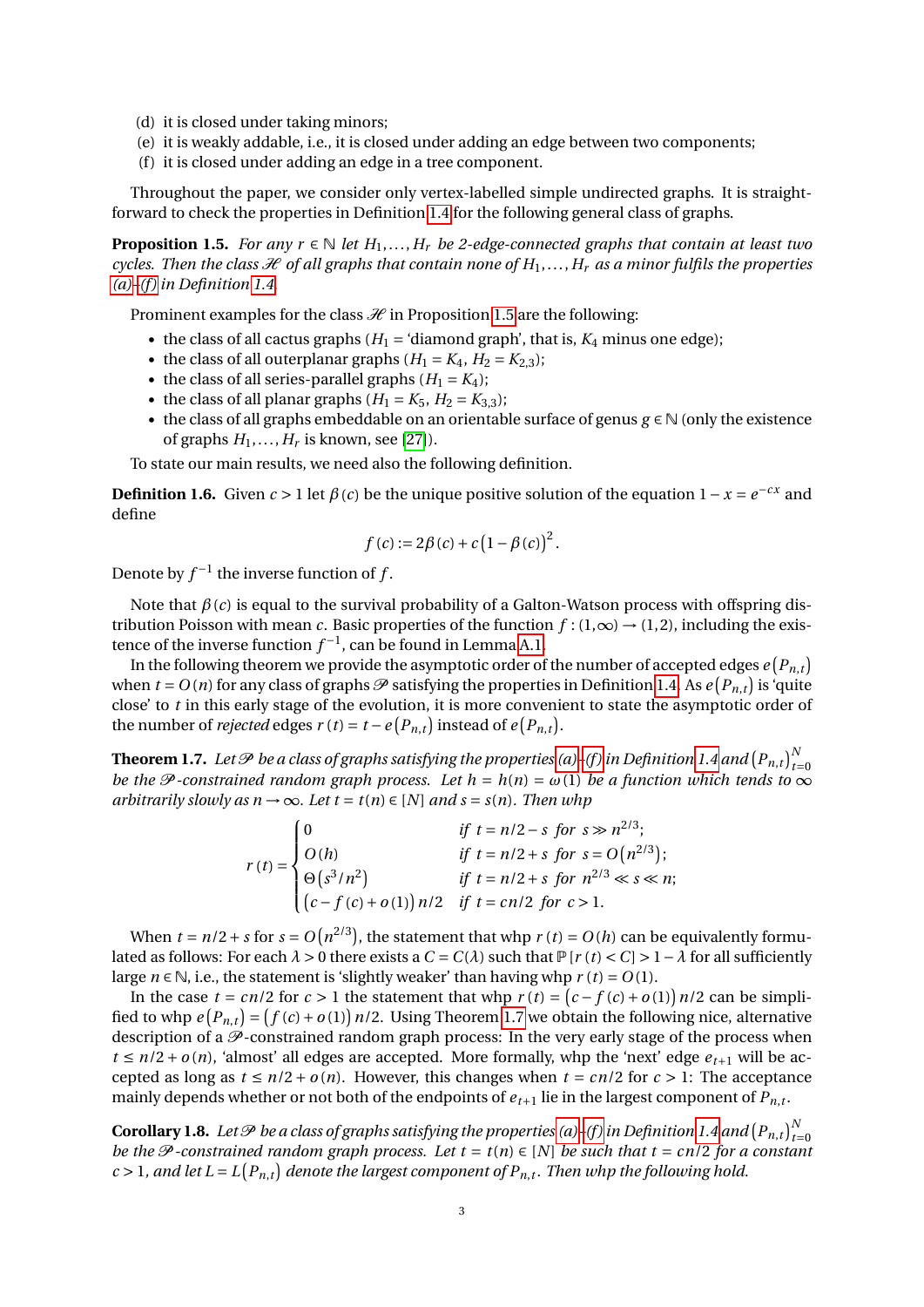

FIGURE 1. The fraction  $e(P_{n,t})/t$  of edges that are accepted up to step  $t = cn/2$ (solid line) and the fraction  $r(t)/t$  of rejected edges (dotted line). For  $c > 1$  we have  $e(P_{n,t})/t \sim f(c)/c$  and  $r(t)/t \sim 1-f(c)/c$ .

- <span id="page-3-4"></span>*(a) If*  $e_{t+1} \subseteq V(L)$ *, then*  $e_{t+1}$  *is rejected.*
- <span id="page-3-3"></span>*(b) If*  $e_{t+1} \not\subset V(L)$ *, then*  $e_{t+1}$  *is accepted.*

Using Theorem [1.7](#page-2-0) we can determine the asymptotic number of queried edges  $q(m_0)$  until  $m_0$  of them have been accepted in the case  $m_0 = cn/2$  for  $1 < c < 2$ . In particular, this answers the open problem on  $q(3n/4)$  for the property  $\mathscr P$  of being planar from [\[13\]](#page-11-9).

<span id="page-3-2"></span>**Corollary 1.9.** Let  $\mathcal{P}$  be a class of graphs satisfying the properties [\(a\)–](#page-1-4)(f) in Definition [1.4](#page-1-3) and  $q(m_0)$ *be as defined in* [\(2\)](#page-1-5). If  $m_0 = cn/2$  for a constant  $c \in (1, 2)$ , then whp

$$
q(m_0) = (f^{-1}(c) + o(1)) n/2.
$$

*In particular, whp*  $q(3n/4) = (f^{-1}(3/2) + o(1))$  *n*/2*, where*  $f^{-1}(3/2) = 1.6188...$ 

We note that Corollary [1.9](#page-3-2) follows directly from Theorem [1.7](#page-2-0) and the observation that *f* is strictly increasing (see Lemma [A.1](#page-13-0)[\(b\)\)](#page-13-1).

Our next main result provides the asymptotic order of the largest component of  $P_{n,m=m_0}$ .

<span id="page-3-0"></span>**Theorem 1.10.** Let  $\mathscr P$  be a class of graphs satisfying the properties [\(a\)](#page-1-4)–(f) in Definition [1.4](#page-1-3) and  $\left(P_{n,t}\right)_{t=0}^N$ *be the*  $\mathcal{P}$ -constrained random graph process. Let  $m_0 = m_0(n) \in [N]$  and  $s = s(n)$ . Let  $P_{n,m=m_0}$  be defined as in [\(1\)](#page-1-1) and let  $v(L(P_{n,m=m_0}))$  denote the number of vertices in the largest component of *Pn*,*m*=*m*<sup>0</sup> *. Then whp*

| $(L(P_{n,m=m_0})) = \begin{cases} \mathfrak{S}(n^{2/3}) \\ (4+o(1)) s \\ (\beta(f^{-1}(c))+o(1)) n \\ (1+o(1)) n \end{cases}$ | $\begin{cases} O\bigl(\log n\bigr) & \text{if } m_0 = cn/2 \text{ for } c < 1; \\ (1/2 + o(1))\, n^2/s^2 \log\bigl(s^3/n^2\bigr) & \text{if } m_0 = n/2 - s \text{ for } n^{2/3} \ll s \ll n; \\ \Theta\bigl(n^{2/3}\bigr) & \text{if } m_0 = n/2 + s \text{ for } s = O\bigl(n^{2/3}\bigr); \end{cases}$ |
|-------------------------------------------------------------------------------------------------------------------------------|-----------------------------------------------------------------------------------------------------------------------------------------------------------------------------------------------------------------------------------------------------------------------------------------------------------|
|                                                                                                                               | if $m_0 = n/2 + s$ for $n^{2/3} \ll s \ll n$ ;                                                                                                                                                                                                                                                            |
|                                                                                                                               | <i>if</i> $m_0 = cn/2$ <i>for</i> $1 < c < 2$ ;                                                                                                                                                                                                                                                           |
|                                                                                                                               | <i>if</i> $m_0 = cn/2$ <i>for</i> $c = 2$ ;                                                                                                                                                                                                                                                               |
|                                                                                                                               | if $m_0 = cn/2$ for $c > 2$ .                                                                                                                                                                                                                                                                             |

For the property  ${\mathscr P}$  of being planar Theorem [1.10](#page-3-0) reveals a different behaviour of  ${P}_{n,m=m_0}$  in the 'sparse' regime than that of the uniform random planar graph  $P(n, m_0)$ . More formally, if  $m_0 = cn/2$ for  $1 < c < 2$ , then whp

<span id="page-3-1"></span>
$$
\nu(L(P_{n,m=m_0})) = (\beta(f^{-1}(c)) + o(1)) n \qquad > \qquad (c-1+o(1)) n = \nu(L(P(n,m_0))), \qquad (3)
$$

where the last equality follows from [\[18\]](#page-12-8). We refer to Figure [2](#page-4-0) for an illustration of  $v\left( L\left( P_{n,m=m_{0}}\right) \right)$  and  $\nu$  ( $L(P(n, m_0))$ ).

1.3. **Outline of the paper.** The rest of the paper is structured as follows. After providing the necessary definitions and concepts in Section [2,](#page-4-1) we prove Theorem [1.7](#page-2-0) in Section [3.](#page-6-0) In Section [4](#page-9-0) we use so-called 'addable' and 'forbidden' edges to prove Corollary [1.8.](#page-2-3) Finally in Section [5,](#page-11-11) we prove Theorem [1.10.](#page-3-0)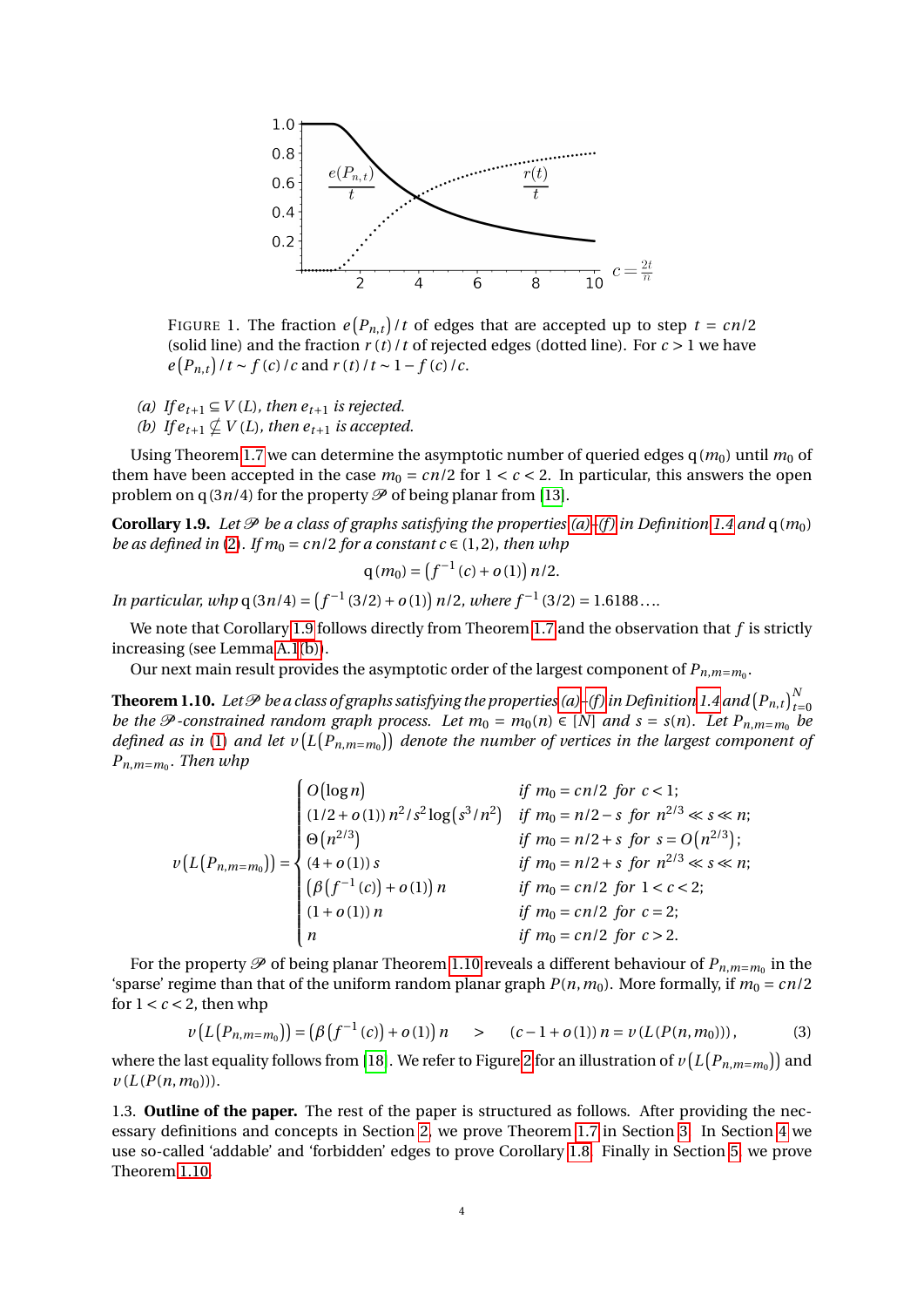<span id="page-4-0"></span>

FIGURE 2. On the left-hand side: the fraction of vertices lying in the largest component of  $P_{n,m=m_0}$  (solid line) and in the uniform random planar graph  $P(n,m_0)$ (dotted line) are shown. For  $1 < c < 2$  we have  $\nu(L(P_{n,m=m_0})) / n \sim \beta(f^{-1}(c))$  and  $\nu(L(P(n, m_0)))/n \sim c - 1$ . On the right-hand side:  $2q(m_0)/n \sim f^{-1}(c)$  is illustrated for the case that  $m_0 = cn/2$  for  $c \in (1, 2)$ .

## 2. PRELIMINARIES

<span id="page-4-1"></span>2.1. **Notations for graphs.** We begin with some notations for graphs that will be used in the rest of the paper.

**Definition 2.1.** Given a graph *H* we denote by

- *V* (*H*) the vertex set of *H* and
- $\nu$  (*H*) the order of *H*, i.e., the number of vertices in *H*;
- *E* (*H*) the edge set of *H* and
- $e(H)$  the size of *H*, i.e., the number of edges in *H*;
- $\Delta(H)$  the maximum degree of *H*;
- $L(H)$  the largest component of  $H$ ;
- $\bullet$  *C*(*H*) the 2-core of *H*, which is the maximal subgraph of *H* with minimum degree at least two;
- $ex(H) := e(H) v(H) + \#t(H)$  the excess of *H*, where  $\#t(H)$  is the number of tree components in *H*.

**Definition 2.2.** Given a class  $\mathcal P$  of graphs, we write  $\mathcal P(n)$  for the subclass of  $\mathcal P$  containing the graphs on vertex set [*n*] and  $\mathcal{P}(n,m)$  for the subclass of  $\mathcal P$  containing the graphs on vertex set [*n*] with *m* edges, respectively.

2.2. **Properties of the Erdős-Rényi random graph.** In this section we state the properties of the Erdős-Rényi random graph  $G_n$ , *t* which we will use in our proofs. First we consider the case  $t = n/2 + s$ for  $n^{2/3} \ll s \ll n$  and then the case  $t = cn/2$  for  $c > 1$ .

<span id="page-4-7"></span>**Theorem 2.3** ([\[4,](#page-11-12) [22,](#page-12-9) [23,](#page-12-10) [26\]](#page-12-11)). Let  $t = t(n) \in [N]$  and  $s = s(n)$  be such that  $t = n/2 + s$  for  $n^{2/3} \ll s \ll n$ and  $L = L(G_{n,t})$  be the largest component of the Erdős-Rényi random graph  $G_{n,t}$ . Furthermore, let *C* = *C* (*L*) *be the 2-core of L and F be the forest obtained from L by deleting the edges of C. Then whp*

<span id="page-4-2"></span>(a) 
$$
v(L) = (4 + o(1)) s;
$$

- <span id="page-4-3"></span>*(b)*  $ex(G_{n,t}) = \Theta(s^3/n^2);$
- <span id="page-4-6"></span>*(c) each tree component of F is of order o* (*s*)*;*
- <span id="page-4-4"></span> $(d)$  ∆ $(G_{n,t}) = (1 + o(1)) \log n / \log \log n;$
- <span id="page-4-5"></span>*(e)*  $\Delta(C) = 3$  *if in addition s*  $\ll n^{3/4}$ *.*

We note that [\(a\)](#page-4-2) and [\(b\)](#page-4-3) are shown in [\[22\]](#page-12-9), [\(d\)](#page-4-4) in [\[4\]](#page-11-12), and [\(e\)](#page-4-5) in [\[23\]](#page-12-10), respectively. Furthermore, [\(c\)](#page-4-6) follows by the fact from [\[26\]](#page-12-11) that conditioned on fixed values of  $\nu(L)$  and  $\nu(C)$ , whp all tree components of *F* are of order  $o(v(L))$  as long as  $v(C)^2 = \omega(v(L))$ . Furthermore, whp  $G_{n,t}$  satisfies this condition, because whp  $\nu(C) = \Theta(s^2/n)$  by [\[23\]](#page-12-10) and  $\nu(L) = (4 + o(1)) s$  by [\(a\).](#page-4-2)

<span id="page-4-8"></span>Next we collect some properties of the Erdős-Rényi random graph  $G_{n,t}$  when  $t = cn/2$  for  $c > 1$ .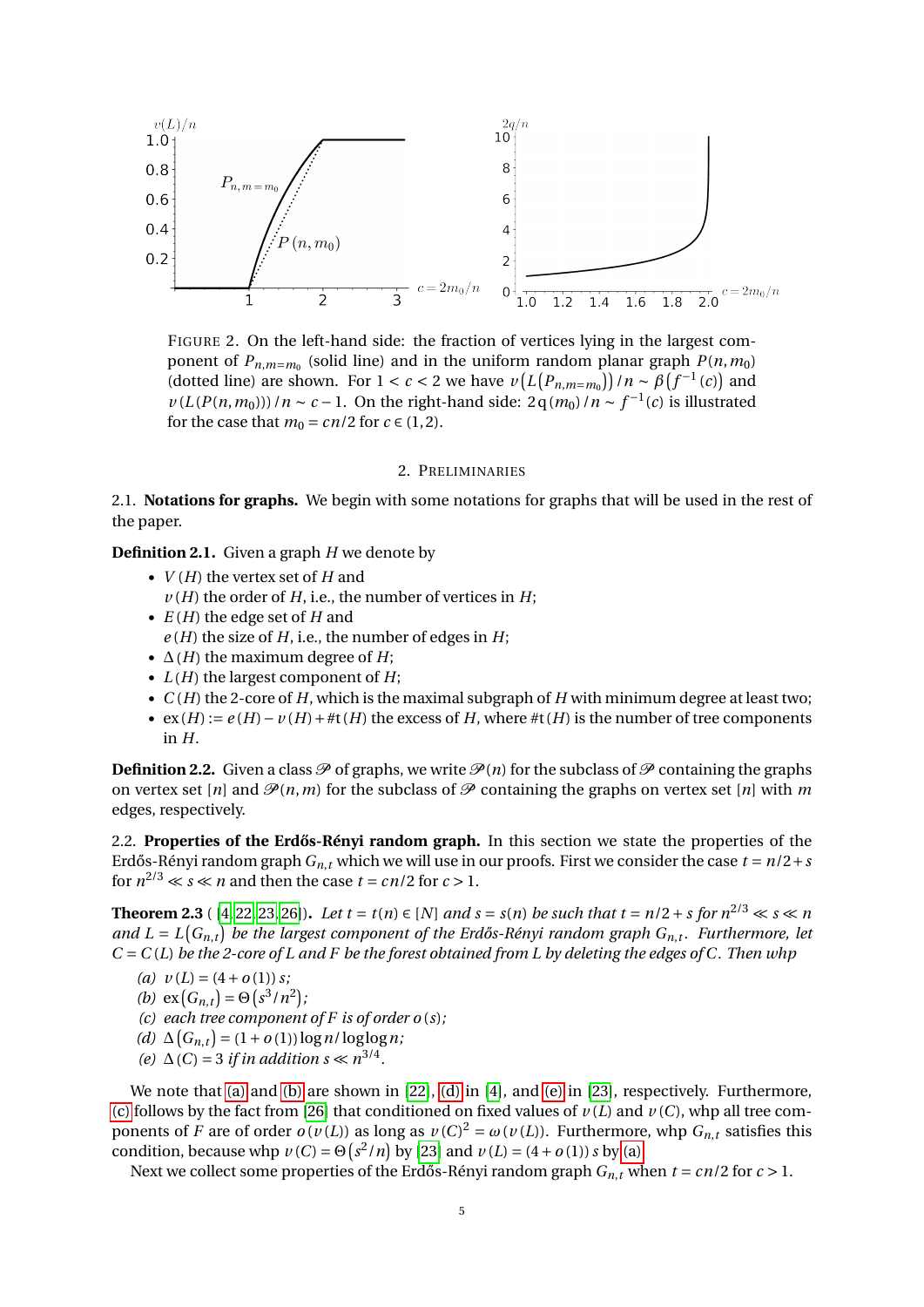**Theorem 2.4** ( [\[9\]](#page-11-1)). Let  $t = t(n) \in [N]$  be such that  $t = cn/2$  for  $c > 1$ . Let  $G = G_{n,t}$  be the Erdős-Rényi *random graph, and L* = *L*(*G*) *the largest component of G. Furthermore, let*  $\beta$ (*c*) *and*  $f$ (*c*) *be as in Definition [1.6.](#page-2-4) Then whp*

- <span id="page-5-6"></span>(*a*)  $v(L) = (\beta(c) + o(1)) n;$
- <span id="page-5-7"></span>*(b) all components of G apart from L are of order o* (*n*)*;*
- <span id="page-5-2"></span> $(c) \exp(G) = (c - f(c) + o(1)) n/2.$

2.3. **Properties of**  $P_{n,t}$  and  $\mathcal{P}$ . We will often use the following simple observation.

<span id="page-5-0"></span>*Remark* 2.5*.* Due to properties [\(b\)](#page-1-6) and [\(e\)](#page-2-5) of Definition [1.4](#page-1-3) there is a path between two vertices in  $P_{n,t}$  if and only if there is one in  $G_{n,t}$ .

Next, we show that the number of rejected edges up to step *t* is bounded above by the excess of  $G_{n,t}$ . This will be a main ingredient to obtain the upper bounds in Theorem [1.7.](#page-2-0)

<span id="page-5-1"></span>**Lemma 2.6.** *For all t* ∈ [*N*] *we have* 

$$
r(t) \le \exp\left(G_{n,t}\right).
$$

*Proof.* We consider an edge  $e_i$  which is rejected in the  $\mathcal P$ -constrained random graph process. By Definition [1.4](#page-1-3)[\(e\)](#page-2-5) and (f) the two endpoints of  $e_i$  lie in the same component of  $P_{n,i-1}$ , which is not a tree component. Together with the fact  $P_{n,i-1} \subseteq G_{n,i-1}$  it implies that adding  $e_i$  to  $G_{n,i-1}$  increases the excess by one, i.e.,  $ex(G_{n,i}) = ex(G_{n,i-1}) + 1$ . As  $ex(G_{n,t})$  is non-decreasing in *t*, this implies the statement.

A graph class  $\mathscr A$  for which there exists a constant  $c > 0$  such that  $|\mathscr A(n)| \le n! c^n$  for all  $n \in \mathbb N$  is often called *small* (see e.g., [\[24\]](#page-12-12)). The following statement shows that the class  $\mathcal P$  in Definition [1.4](#page-1-3) is small.

<span id="page-5-3"></span>**Theorem 2.7** ( [\[24\]](#page-12-12)). Let  $\mathcal{P}$  be a class of graphs satisfying the properties [\(a\),](#page-1-4) [\(c\),](#page-1-7) and [\(d\)](#page-2-6) in Defini*tion* [1.4.](#page-1-3) *Then there exists a constant c* > 0 *such that*  $|\mathcal{P}(n)| \le n! c^n$  *for all n*  $\in \mathbb{N}$ *.* 

2.4. **Decomposition of graphs.** In the proof of Theorem [1.7](#page-2-0) we will split the largest component of  $P_{n,t}$  into connected parts of roughly equal size. To that end, we will use the following lemma, which is an extension of [\[20,](#page-12-13) Proposition 4.5] to vertex-weighted graphs.

<span id="page-5-4"></span>**Lemma 2.8.** *Let H be a connected graph with maximum degree at most* ∆ ≥ 1*. We assign each vertex x* ∈ *V* (*H*) *a vertex-weight w* (*x*) > 0*. Assume that* max*x*∈*<sup>V</sup>* (*H*) *w* (*x*) ≤ *M for some M* > 0*. Then, given*  $a > 0$  *there exist disjoint vertex sets*  $V_1, \ldots, V_r \subseteq V(H)$  *such that* 

- $H[V_i]$  *is connected for each i*  $\in [r]$ *;*
- *a* ≤ *W<sup>i</sup>* ≤ *a*∆+ *M for each i* ∈ [*r* ]*;*
- $W(H) \sum_{i=1}^{r} W_i < a$ ,

*where*  $W(H) := \sum_{x \in V(H)} w(x)$  *denotes the total vertex-weight of H and*  $W_i := \sum_{x \in V_i} w(x)$  *the total vertex-weight of V<sup>i</sup> , respectively.*

*Proof.* We proceed by induction on  $v(H)$ . For  $v(H) = 1$  let *x* denote the single vertex in *H*. We set  $V_1 = \{x\}$  if  $w(x) \ge a$  and let  $r = 0$  otherwise.

Now assume  $v(H) > 1$ . If  $W(H) < a$ , we set  $r = 0$ . Assume otherwise that  $W(H) \ge a$ . We perform a breadth-first search (BFS) starting at some arbitrary vertex *y*. For each vertex  $x \in V(H)$  let  $D_x$  be the set of vertices consisting of *x* and all descendants of *x* in the BFS-tree and let  $W(x) := \sum_{u \in D_x} w(u)$  be the total vertex-weight of  $D_x$ . Let  $z \in V(H)$  be a vertex such that  $W(z)$  is minimal among all vertices x with  $W(x) \ge a$ . We note that such a vertex exists, as  $W(y) = W(H) \ge a$ . Let  $z_1, \ldots, z_k$  be the neighbours of *z* that are contained in  $D_z$ . By minimality of *z* and the fact  $W(z_i) < W(z)$  we have  $W(z_i) < a$  for all *i* ∈ [*k*]. Thus, we get  $W(z) = \sum_{i=1}^{k} w(z_i) + w(z) \le a\Delta + M$ . Therefore, we choose  $V_1 = D_z$ . By construction *H* [*V*<sub>1</sub>] is connected and we have  $a \leq W_1 \leq a\Delta + M$ . Furthermore, the graph obtained from *H* by deleting  $V_1$  is connected and has less vertices than *H*. Hence, we can apply the induction hypothesis to this graph to obtain the remaining sets  $V_2, \ldots, V_r$  of our desired decomposition.

<span id="page-5-5"></span>We will show that if we have a 'suitable' decomposition of  ${P}_{n,\,t}$ , we cannot add too 'many' further edges without creating a minor of the complete graph  $K_\ell$  for an appropriate  $\ell \in \mathbb{N}$ . To that end, we will use the following lemma, which is a 'weighted' version of the well-known Turán's theorem.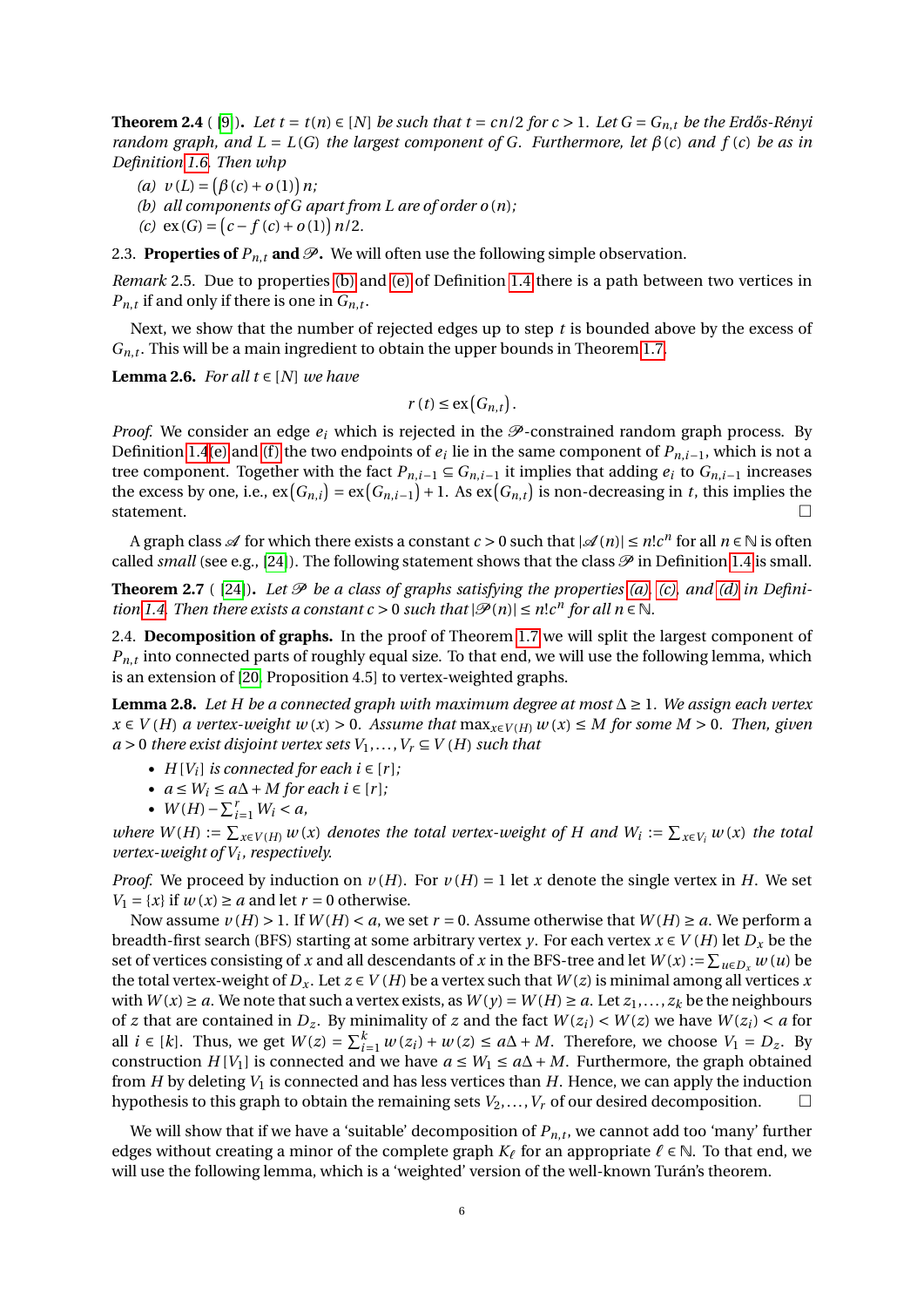**Lemma 2.9.** *For fixed n* ∈  $\mathbb N$  *we assign a vertex-weight w* (*x*) > 0 *to each vertex x of*  $K_n$ *. Furthermore,* we define the edge-weight  $w(xy) := w(x) w(y)$  for each edge  $xy \in E(K_n)$ . Let  $S_n := \sum_{x \in V(K_n)} w(x)$  be *the total vertex-weight of*  $K_n$  *and*  $M_n := \max_{x \in V(K_n)} w(x)$  *be the maximum vertex-weight of*  $K_n$ *. For each subgraph H* ⊆ *K*<sub>*n*</sub> *denote by*  $w(H) := \sum_{e \in E(H)} w(e)$  *the total edge-weight of H. Then for each*  $\ell \ge 2$ *we have*

$$
w(K_n) - \max\{w(H) \mid H \subseteq K_n, K_{\ell} \nsubseteq H\} \ge \frac{S_n}{2} \left(\frac{S_n}{\ell - 1} - M_n\right).
$$

*Proof.* To ease notation, let  $A_n := \max\{w(H) | H \subseteq K_n, K_\ell \nsubseteq H\}$ . In [\[1\]](#page-11-13) Bennett, English, and Talanda-Fisher showed that

$$
A_n = \frac{1}{2} \cdot \max_{\mathcal{Q}} \sum_{Q \neq Q' \in \mathcal{Q}} W(Q)W(Q'),
$$

where the maximum is taken over all partitions  $\mathcal{Q}$  of  $V(K_n)$  into  $\ell - 1$  parts and  $W(Q) := \sum_{x \in Q} w(x)$ denotes the total vertex-weight of  $Q \in \mathcal{Q}$ . Now let  $\mathcal{Q}^*$  be some partition for which the maximum is attained. Note that  $\sum_{Q \in \mathcal{Q}^*} W(Q) = \sum_{x \in V(K_n)} w(x) = S_n$ . Furthermore, we have

$$
A_n = \frac{1}{2} \sum_{Q \neq Q' \in \mathcal{Q}^*} W(Q) W(Q') = \frac{1}{2} \left( \sum_{Q \in \mathcal{Q}^*} W(Q) \right)^2 - \frac{1}{2} \sum_{Q \in \mathcal{Q}^*} W(Q)^2 = \frac{S_n^2}{2} - \frac{1}{2} \sum_{Q \in \mathcal{Q}^*} W(Q)^2.
$$

Using the 'AM-QM inequality', in other words,  $\sum_{Q \in \mathcal{Q}^*} W(Q)^2 \geq \frac{1}{\ell-1} \left( \sum_{Q \in \mathcal{Q}^*} W(Q) \right)^2$ , we obtain

$$
A_n \le \frac{S_n^2}{2} - \frac{1}{2} \cdot \frac{1}{\ell - 1} \left( \sum_{Q \in \mathcal{Q}^*} W(Q) \right)^2 = \frac{S_n^2}{2} \left( 1 - \frac{1}{\ell - 1} \right). \tag{4}
$$

Finally, the total edge-weight of  $K_n$  satisfies

$$
w(K_n) = \sum_{e \in E(K_n)} w(e) = \frac{1}{2} \sum_{x \neq y \in V(K_n)} w(x) w(y) = \frac{S_n^2}{2} - \frac{1}{2} \sum_{x \in V(K_n)} w(x)^2 \ge \frac{S_n^2}{2} - \frac{S_n M_n}{2}.
$$

<span id="page-6-0"></span>This together with [\(4\)](#page-6-1) implies the statement.  $\Box$ 

## 3. REJECTED EDGES: PROOF OF THEOREM [1.7](#page-2-0)

The upper bounds follow immediately from Lemma [2.6.](#page-5-1)

#### 3.1. **Proof of upper bounds.** Due to [\[7,](#page-11-14) [15\]](#page-12-14) and Theorem [2.3](#page-4-7)[\(b\)](#page-4-3) and [2.4](#page-4-8)[\(c\)](#page-5-2) we have that whp

$$
\exp(G_{n,t}) = \begin{cases}\n0 & \text{if } t = n/2 - s \text{ for } s \gg n^{2/3}; \\
O(h) & \text{if } t = n/2 + s \text{ for } s = O(n^{2/3}); \\
\Theta(s^3/n^2) & \text{if } t = n/2 + s \text{ for } n^{2/3} \ll s \ll n; \\
(c - f(c) + o(1))n/2 & \text{if } t = cn/2 \text{ for } c > 1.\n\end{cases}
$$

Together with Lemma [2.6](#page-5-1) this implies the upper bounds in Theorem [1.7.](#page-2-0)

Before proving the lower bounds we first sketch the main ideas.

3.2. **Proof idea for lower bounds.** First we consider the case  $t = n/2 + s$  for  $n^{2/3} \ll s \ll n$ . We use a consequence of the properties [\(a\)](#page-1-4) and [\(d\)](#page-2-6) in Definition [1.4](#page-1-3) that there exists an  $\ell \in \mathbb{N}$  such that no graph in  $\mathcal P$  contains the complete graph  $K_\ell$  as a minor. We then apply a 'sprinkling' type argument: Let  $P = P_{n,t}$  and let  $P' = P_{n,t'}$  for  $t' = n/2 + s/2$ . We first reveal the edges  $e_1, \ldots, e_{t'}$ . Given the realisation of *P'*, we split the vertex set  $V(L(P'))$  of the largest component of *P'* into disjoint sets  $V_1, \ldots, V_r$  of 'almost' equal sizes such that  $\overrightarrow{P}'[V_i]$  is connected for each  $i \in [r]$ , where  $r \geq \ell$ . Next we reveal the remaining edges  $e_{t'+1},...,e_t$  up to step *t* and show that for each pair  $i \neq j$  there are 'many' edges between  $V_i$  and  $V_j$  which are queried up to step *t*. As  $K_\ell$  is not a minor of  $P'$ , there are some pairs for which all of these edge are rejected. This provides a lower bound on the number of rejected edges. The precise way of decomposing the largest component of  $P'$  differs in the cases  $s \ll n^{3/4}$ and  $s \gg n^{17/24}$ . We note that it is sufficient to deal with these two cases, because the general case  $n^{2/3} \ll s \ll n$  follows by considering appropriate subsequences.

<span id="page-6-1"></span>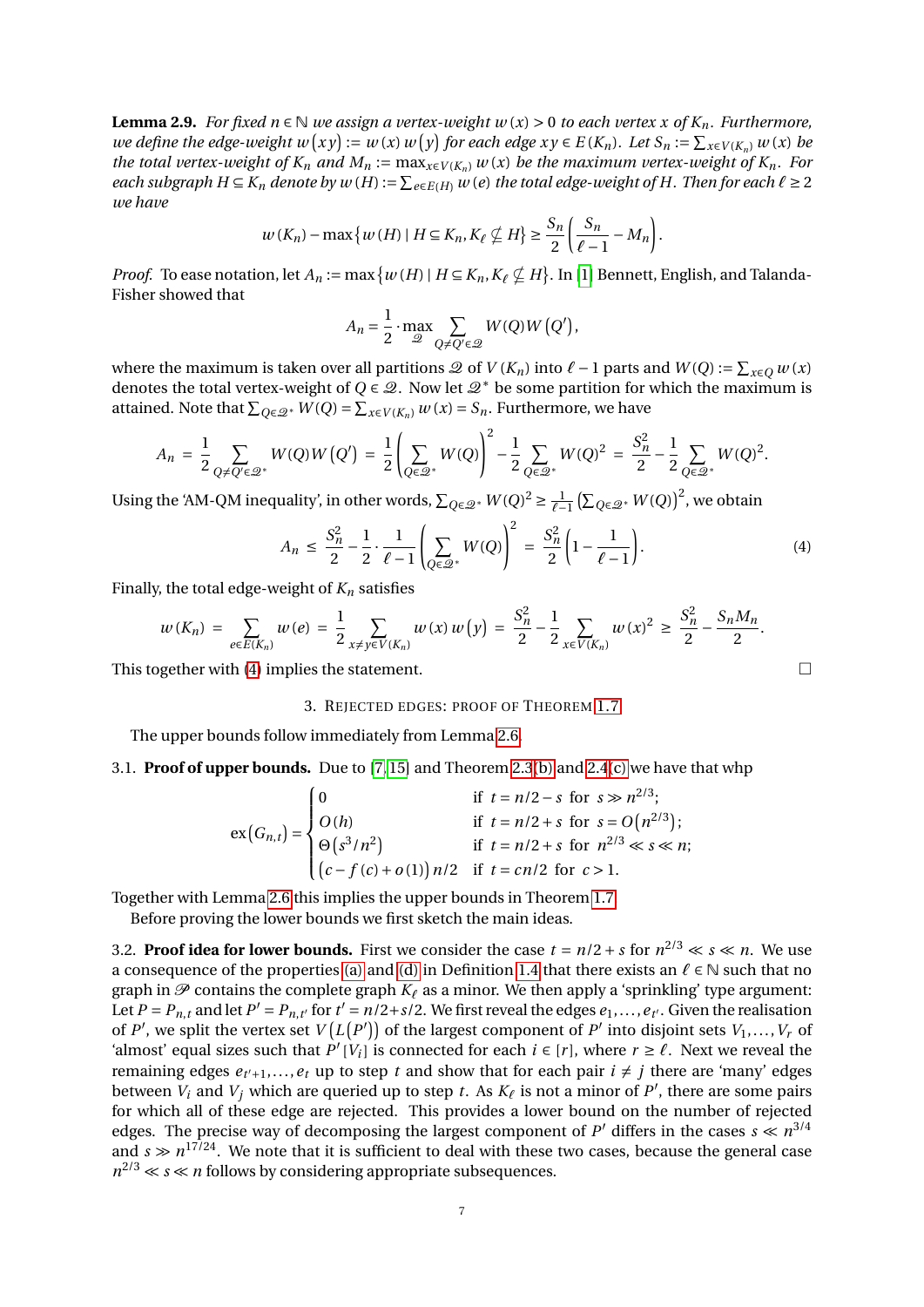The starting point for the case  $t = cn/2$  for  $c > 1$  is Theorem [2.7.](#page-5-3) Roughly speaking, it says that only a very small number of all graphs on *n* vertices lie in  $\mathcal{P}(n)$ . Using that we show that for each  $\delta$  > 0, whp there is no graph  $H \in \mathcal{P}(n, (1+\delta)n)$  such that all edges of *H* are already queried before step  $\bar{t} := n \cdot \log n$ . In particular, this shows that whp  $e(P_{n,\bar{t}}) \leq (1 + o(1)) n$ . It is well known that whp *G*<sub>*n*</sub>,*t*</sub> and therefore also  $P_{n,\bar{t}}$  are connected. Thus, we obtain that whp  $ex(P_{n,t}) \le ex(P_{n,\bar{t}}) = o(n)$ . Furthermore, we have that

$$
t - e(P_{n,t}) = e(G_{n,t}) - e(P_{n,t}) \ge \text{ex}(G_{n,t}) - \text{ex}(P_{n,t}).
$$

Hence, we get a lower bound by using whp  $ex(P_{n,t}) = o(n)$  and  $ex(G_{n,t}) = (c - f(c) + o(1))n/2$  from Theorem [2.4](#page-4-8)[\(c\).](#page-5-2)

3.3. **Proof of lower bounds.** (i) We start with the case  $t = n/2 + s$  for  $n^{2/3} \ll s \ll n$ .

Take  $t' = n/2 + s/2$  and let  $P' = P_{n,t'}$ ,  $G' = G_{n,t'}$ ,  $P = P_{n,t}$ , and  $G = G_{n,t}$ . Furthermore, let  $L(P')$  and  $L(G')$  be the largest components of  $P'$  and  $G'$ , respectively.

Due to the properties [\(a\)](#page-1-4) and [\(d\)](#page-2-6) in Definition [1.4,](#page-1-3) there exists an  $\ell \in \mathbb{N}$  such that there is no graph in  $\mathcal P$  having the complete graph  $K_\ell$  as a minor. Now we distinguish two cases.

*Case 1:*  $s \ll n^{3/4}$ . First reveal the edges  $e_1, \ldots, e_{t'}$ .

Let  $C = C(L(G'))$  be the 2-core of  $\overline{L}(G')$  and  $\overline{F}(G')$  the forest obtained from  $\overline{L}(G')$  by deleting the edges of *C*. Moreover, for a vertex  $x \in V(C)$  let  $T_x$  be the tree component of  $F(G')$  containing  $\overline{x}$ . By Definition [1.4](#page-1-3)[\(b\)](#page-1-6) and [\(e\)](#page-2-5) we have  $V(L(P')) = V(L(G'))$  and  $E(L(P')) \subseteq E(L(G'))$ ; furthermore, each edge of  $F(G')$  is also contained in  $\widehat{L(P')}$ . Thus, there is a connected and spanning subgraph  $C' \subseteq C$ such that  $\hat{L}(P')$  can be obtained by replacing each vertex *x* in *C'* by the tree  $T_x$ .

We apply Lemma [2.8](#page-5-4) to *C'*, where we define the vertex-weight of a vertex  $x \in V(C')$  by  $w(x)$ :=  $|V(T_x)|$ . Then due to Theorem [2.3](#page-4-7)[\(a\),](#page-4-2) [\(c\),](#page-4-6) and [\(e\),](#page-4-5) whp the total vertex-weight of *C*' satisfies

$$
W(C') := \sum_{x \in V(C')} w(x) = \sum_{x \in V(C')} |V(T_x)| = \nu(L(P')) = \nu(L(G')) = (2 + o(1))s,
$$

the maximum vertex-weight of  $C'$  satisfies

$$
\max_{x \in V(C')} w(x) = \max_{x \in V(C')} |V(T_x)| = o(s),
$$

and the maximum degree of *C'* is bounded by  $\Delta(C')$  ≤  $\Delta(C)$  = 3. Assuming this whp event holds, we apply Lemma [2.8](#page-5-4) to C' with  $\Delta = 3$  and  $a = M = s/(3\ell)$  and obtain disjoint vertex sets  $\tilde{V}_1, \ldots, \tilde{V}_r \subseteq V(C')$ such that

- $C'[\tilde{V}_i]$  is connected for each  $i \in [r]$ ;
- $a = s/(3\ell) \le W_i \le a\Delta + M = 4s/(3\ell)$  for each  $i \in [r]$ ;
- $W(C') \sum_{i=1}^{r} W_i < a = s/(3\ell),$

where  $W_i := \sum_{x \in \tilde{V}_i} w(x) = \sum_{x \in \tilde{V}_i} |V(T_x)|$ .

For  $i \in [r]$  let  $V_i$  be the set of vertices that lie in some  $T_x$  for a  $x \in V_i$ . Then  $V_1, \ldots, V_r \subseteq L(P')$  are pairwise disjoint and satisfy the following properties:

- $P'[V_i]$  is connected for each  $i \in [r]$ ;
- $s/(3\ell) \le |V_i| \le 4s/(3\ell)$  for each  $i \in [r]$ ;
- $\sum_{i=1}^r |V_i| \ge \nu(L(P')) s/(3\ell) \ge 4s/3.$

Note that  $\ell \leq r = \Theta(1)$ . Next we reveal the edges  $e_{t'+1},...,e_t$ . We claim that whp for each pair  $i \neq$ *j* ∈ [*r*] there are at least *A* := *s*<sup>3</sup>/(18 $\ell^2 n^2$ ) many edges between points in  $V_i$  and  $V_j$  which have been queried up to step *t*. Assume that for some  $i \neq j \in [r]$  this is not the case and let  $k \in [N]$  be such that  $t' < k \leq t$ . Then in the step of revealing  $e_k$  there were at least  $|V_i||V_j| - A \geq s^2/(10\ell^2)$  many edges going between *V<sup>i</sup>* and *V<sup>j</sup>* which had not been queried yet. Hence, we have

 $\mathbb{P}\left[e_k \text{ has one endpoint in } V_i \text{ and one in } V_j\right] \geq s^2 / \left(5\ell^2 n^2\right) =: p.$ 

Letting *X* be the number of edges going between  $V_i$  and  $V_j$  that have been queried up to step *t* it implies

<span id="page-7-0"></span>
$$
\mathbb{P}[X \le A] \le \mathbb{P}[\text{Bin}(s/2, p) \le A] = O(n^2/s^3) = o(1).
$$
 (5)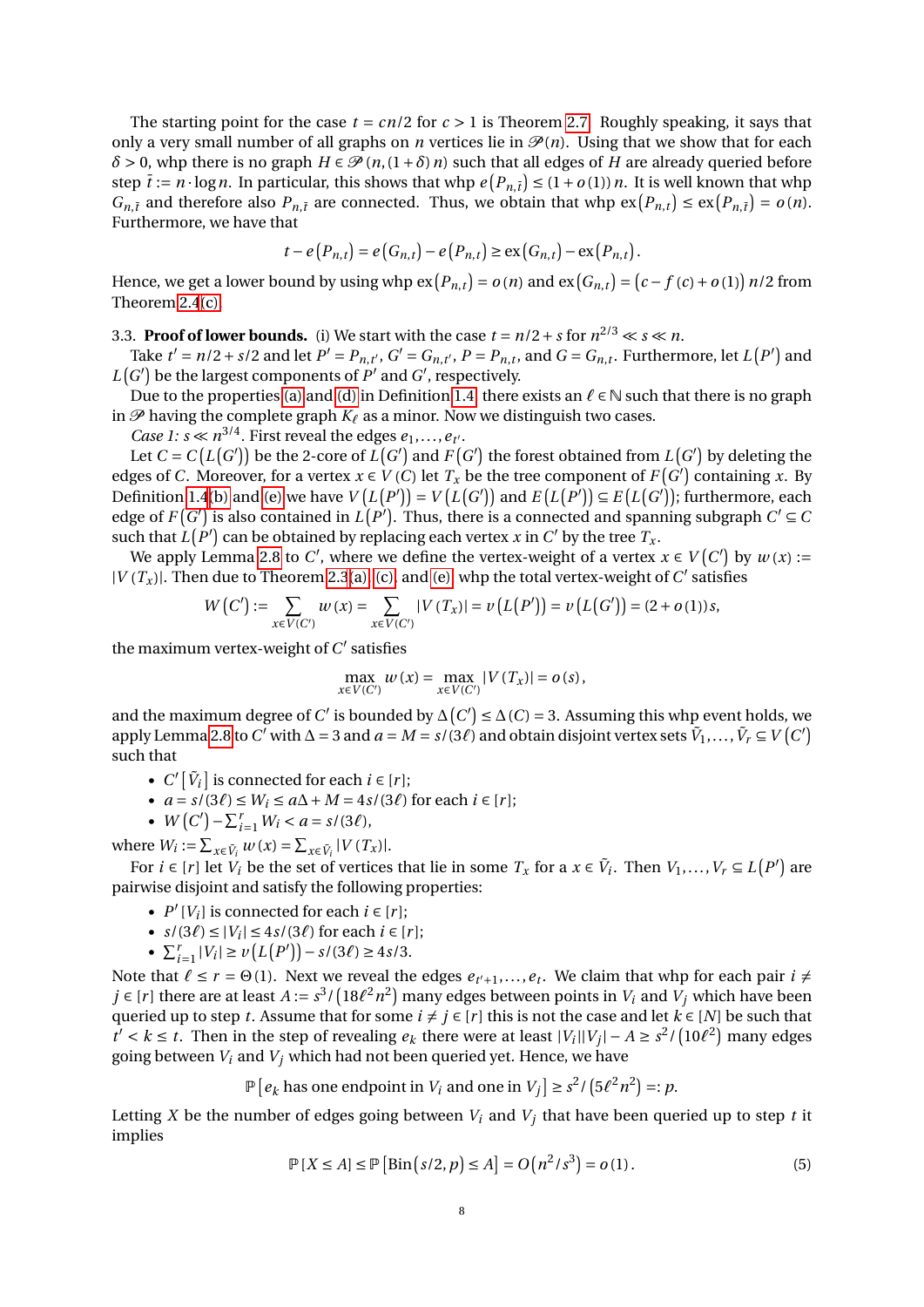As  $r = \Theta(1)$  this shows the claim. By the choice of  $\ell$  we know that  $K_{\ell}$  is not a minor of  $P = P_{n,t}$ . Hence, there is a pair  $i \neq j \in [r]$  such that there is no edge in *P* going between  $V_i$  and  $V_j$ . Together with the claim this yields that whp at least  $A = \Theta(s^3/n^2)$  many edges have been rejected up to step *t*. This concludes the case  $s \ll n^{3/4}$ .

*Case 2: s*  $\gg$   $n^{17/24}$ . First we reveal again only the edges  $e_1, \ldots, e_t$ .

Using Theorem [2.3](#page-4-7)[\(a\)](#page-4-2) and [\(d\)](#page-4-4) we have that whp  $v(L(P')) = v(L(G')) = (2 + o(1)) s$  and  $\Delta(L(P')) \le$  $\Delta(G') = (1+o(1))\log n/\log\log n$ . Assuming this whp event holds, we apply Lemma [2.8](#page-5-4) to  $L(P')$  where we assign a vertex-weight  $w(x) = 1$  to each  $x \in V(L(P'))$ ,  $\Delta = \log n$ ,  $M = 1$ , and  $a = s/(\ell \log n)$ . This leads to disjoint sets  $V_1,...,V_r\subseteq V\big(L\big(P'\big))$  such that  $L\big(P'\big)[V_i]$  is connected for each  $i\in [r],$ 

$$
s/(\ell \log n) \le |V_i| \le s/\ell + 1 \quad \text{for each } i \in [r], \quad \text{and} \tag{6}
$$

<span id="page-8-1"></span><span id="page-8-0"></span>
$$
\sum_{i \in [r]} |V_i| \ge L(P') - s/(\ell \log n) = (2 + o(1))s.
$$
 (7)

Next reveal the remaining edges  $e_{t'+1},...,e_t$ . We claim that whp for each pair  $i \neq j \in [r]$  there are at least  $B = B(i, j) := |V_i||V_j|s/\left(2n^2\right)$  edges that have been queried up to step  $t$ . To prove the claim, let *i* ≠ *j* ∈ [*r*] be fixed and denote by *X* the number of edges between  $V_i$  and  $V_j$  that have been queried up to step *t*. Analogous to [\(5\)](#page-7-0) we obtain, with  $q := 3|V_i||V_j|/(2n^2)$ ,

$$
\mathbb{P}[X \leq B] \leq \mathbb{P}\left[\mathrm{Bin}\left(s/2, q\right) \leq B\right] = O\left(\frac{n^2}{|V_i||V_j|s}\right) = O\left(\frac{n^2\log n^2}{s^3}\right) = o\left(n^{-1/9}\right),\,
$$

where we used Chebyshev's inequality, [\(6\)](#page-8-0), and  $s \gg n^{17/24}$ . As  $r = O(\log n)$ , the claim follows by the union bound. Next, let *H* be the graph with (super)vertex set  $V(H) = \{V_1, \ldots, V_r\}$  and two vertices *V*<sup>*i*</sup> and *V*<sup>*j*</sup> are connected if and only if there is an edge in *P* going between *V*<sup>*i*</sup> and *V*<sup>*j*</sup>. We assign each vertex  $V_i$  in *H* the vertex-weight  $w(V_i) := |V_i|$ . Due to [\(6\)](#page-8-0) and [\(7\)](#page-8-1) we have that the maximum vertex-weight and the total vertex-weight of *V* (*H*) satisfy

$$
M_r := \max_{i \in [r]} w(V_i) \le s/\ell + 1
$$
 and  $S_r := \sum_{i \in [r]} w(V_i) = (2 + o(1))s$ .

Let *I* be the set of unordered pairs  $i \neq j$  such that there is no edge in *H* going between  $V_i$  and  $V_j$ . We note that  $K_\ell \nsubseteq H$ , as  $K_\ell$  is not a minor of *P*. Then by Lemma [2.9](#page-5-5) we obtain

$$
\sum_{\{i,j\}\in I} |V_i||V_j| \ge \frac{S_r}{2} \left(\frac{S_r}{\ell-1} - M_r\right) = \Theta\left(s^2\right).
$$

By definition of *I* there is no edge in *P* going between  $V_i$  and  $V_j$  for each unordered pair  $\{i, j\} \in I$ . Furthermore, whp for each of these pairs at least  $B = |V_i||V_j|s/\left(2n^2\right)$  many edges between  $V_i$  and  $V_j$ have been queried up to step *t*. Thus, the number of rejected edges satisfies that whp

$$
r(t) \ge \frac{s}{2n^2} \sum_{\{i,j\} \in I} |V_i| |V_j| \ge \Theta\left(s^3/n^2\right).
$$

This concludes the case  $s \gg n^{17/24}$  and therefore also the case  $t = n/2 + s$  for  $n^{2/3} \ll s \ll n$ .

(ii) We consider the case where  $n = cn/2$  for  $c > 1$ . Let  $\bar{t} := n \cdot \log n$ ,  $\bar{P} := P_{n,\bar{t}}$ , and  $P := P_{n,t}$ . We claim that whp

<span id="page-8-2"></span>
$$
e(\bar{P}) \le (1 + o(1)) n. \tag{8}
$$

To show the claim, we use an idea from [\[13\]](#page-11-9): Let  $\delta > 0$ ,  $m := (1 + \delta)n$ ,  $H \in \mathcal{P}(n, m)$ ,  $E(H) = \{f_1, \ldots, f_m\}$ , and as in Section [1.1](#page-0-1)  $N := \binom{n}{2}$  $n/2$ ). We have

$$
\mathbb{P}\left[H \subseteq \overline{P}\right] \leq \mathbb{P}\left[\left\{f_1,\ldots,f_m\right\} \subseteq \left\{e_1,\ldots,e_{\overline{t}}\right\}\right] \leq \prod_{i=1}^m \mathbb{P}\left[f_i \in \left\{e_1,\ldots,e_{\overline{t}}\right\}\right] = \left(\frac{\overline{t}}{N}\right)^m = \left(\frac{2\log n}{n-1}\right)^m.
$$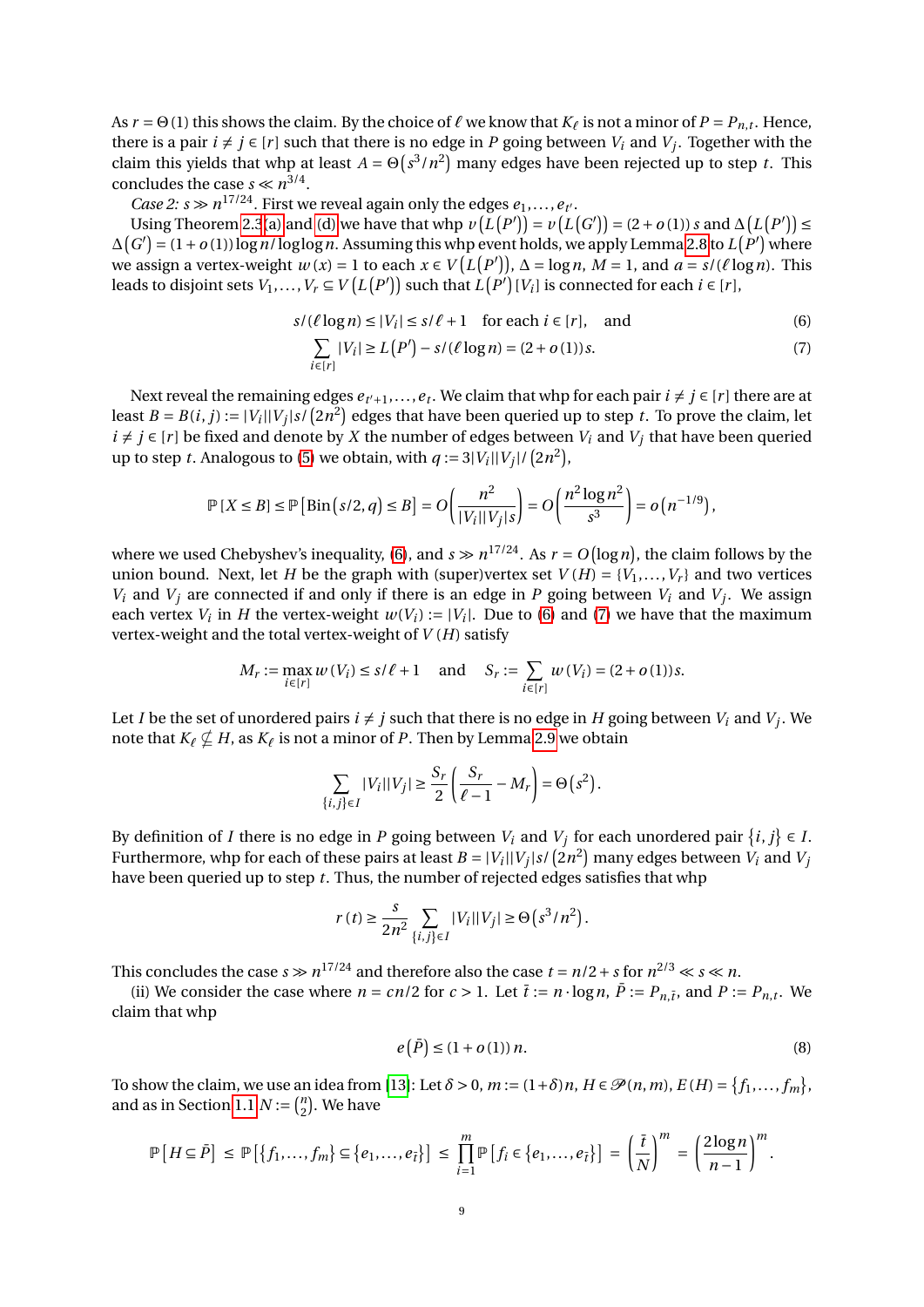By Theorem [2.7](#page-5-3) there exists a  $c > 0$  such that  $|\mathcal{P}(n)| \leq n! c^n$  for all  $n \in \mathbb{N}$ . Thus, we obtain by taking the union bound

$$
\mathbb{P}\left[e\left(\bar{P}\right) \ge m\right] \le |\mathcal{P}(n)| \left(\frac{2\log n}{n-1}\right)^m \le n! c^n \left(\frac{2\log n}{n-1}\right)^m
$$
  

$$
\le n^n c^n \left(\frac{2\log n}{n-1}\right)^m = \left(\frac{nc \left(2\log n\right)^{1+\delta}}{(n-1)^{1+\delta}}\right)^n = o(1),
$$

which gives [\(8\)](#page-8-2). Next we use the well-known fact that whp  $G_{n,\bar{i}}$  is connected (see e.g., [\[8\]](#page-11-0)). By Re-mark [2.5](#page-5-0) this is also true for  $\bar{P}$ . Together with [\(8\)](#page-8-2) this implies that whp  $ex(\bar{P}) = o(n)$ . As  $P \subseteq \bar{P}$ , we obtain whp  $ex(P) = o(n)$ . Due to  $P ⊆ G$  we have  $e(G) - e(P) \ge ex(G) - ex(P)$ . Hence, we have that whp

$$
t - e(P) = e(G) - e(P) \ge \exp(G) - \exp(P) = (c - f(c) + o(1)) n/2 - o(n),
$$

where we used Theorem [2.4](#page-4-8)[\(c\)](#page-5-2) for the last equality. This shows the lower bound in the case  $t = cn/2$ for  $c > 1$  and concludes the proof of Theorem [1.7.](#page-2-0)

### 4. ADDABLE AND FORBIDDEN EDGES AND PROOF OF COROLLARY [1.8](#page-2-3)

<span id="page-9-0"></span>How likely is it that the 'next' edge *et*+<sup>1</sup> gets accepted? Equivalently, what is the number of potential edges that can be added to  $P_{n,t}$  without violating property  $\mathcal{P}$ ?

**Definition 4.1.** Let  $\mathcal{P}$  be a class of graphs and let  $H \in \mathcal{P}(n)$ . Then we call an edge  $e \in E(K_n) \setminus E(H)$ *addable* to *H* if  $H + e \in \mathcal{P}$  and *forbidden* in *H* otherwise, i.e., if  $H + e \notin \mathcal{P}$ . Furthermore, we set

$$
add(H) := |\{e \in E(K_n) \setminus E(H) \mid e \text{ is addable to } H\}|\;
$$
  
forb(H) := |\{e \in E(K\_n) \setminus E(H) \mid e \text{ is forbidden in } H\}|\.

In the next theorem we determine the number of forbidden edges in  $P_{n,t}$ . Combining it with The-orem [1.7](#page-2-0) one can also compute  $\text{add}\left(P_{n,t}\right)$ , because

$$
add(P_{n,t}) = N - forb(P_{n,t}) - e(P_{n,t}).
$$

<span id="page-9-1"></span>**Theorem 4.2.** Let  ${\mathscr P}$  be a class of graphs satisfying the properties [\(a\)–](#page-1-4)(f) in Definition [1.4](#page-1-3) and  $\left(P_{n,t}\right)_{t=0}^N$ *be the*  $\mathcal P$  *-constrained random graph process. Let*  $h = h(n) = \omega(1)$  *be a function which tends to*  $\infty$ *arbitrarily slowly as*  $n \rightarrow \infty$ *. Let*  $t = t(n) \in [N]$  *and*  $s = s(n)$ *. Then whp* 

$$
\text{forb}(P_{n,t}) = \begin{cases} O\big(hn^2/s\big) & \text{if } t = n/2 - s \text{ for } s \gg n^{2/3}; \\ O\big(hn^{4/3}\big) & \text{if } t = n/2 + s \text{ for } s = O\big(n^{2/3}\big); \\ \Theta\big(s^2\big) & \text{if } t = n/2 + s \text{ for } n^{2/3} \ll s \ll n; \\ \left(\beta(c)^2 + o(1)\right)n^2/2 & \text{if } t = cn/2 \text{ for } c > 1. \end{cases}
$$

We note that for planar graphs (and many other graph classes mentioned in Proposition [1.5\)](#page-2-1) we actually have that whp

forb 
$$
(P_{n,t}) = 0
$$
 if  $t = n/2 - s$  for  $s \gg n^{2/3}$ .

However, this is not true in general for a class  $\mathcal P$  that satisfies the properties [\(a\)](#page-1-4)–(f) in Definition [1.4.](#page-1-3) In order to prove Theorem [4.2,](#page-9-1) we will use the following lemma. We recall that for fixed *n* ∈ N we denote by  $r(t) = t - e(P_{n,t})$  the number of rejected edges up to step *t*.

<span id="page-9-4"></span>**Lemma 4.3.** Let  $\mathcal{P}$  and  $(P_{n,t})_{t=0}^N$  be as in Theorem [4.2.](#page-9-1) Let  $t_1 = t_1(n)$ ,  $t_2 = t_2(n) \in [N]$  and  $\alpha = \alpha(n) > 0$ *be such that*  $\alpha \cdot (t_2 - t_1) = \omega(1)$  *and*  $t_2 = o(\alpha \cdot n^2)$ *.* 

- <span id="page-9-2"></span> $(a)$  *If whp*  $r(t_2) - r(t_1) \leq a \cdot (t_2 - t_1)$ *, then whp* forb  $(P_{n,t_1}) \leq (1 + o(1)) \alpha \cdot N$ .
- <span id="page-9-3"></span>*(b) If whp*  $r(t_2) - r(t_1) \ge \alpha \cdot (t_2 - t_1)$ *, then whp* forb  $(P_{n,t_2}) \ge (1 + o(1)) \alpha \cdot N$ .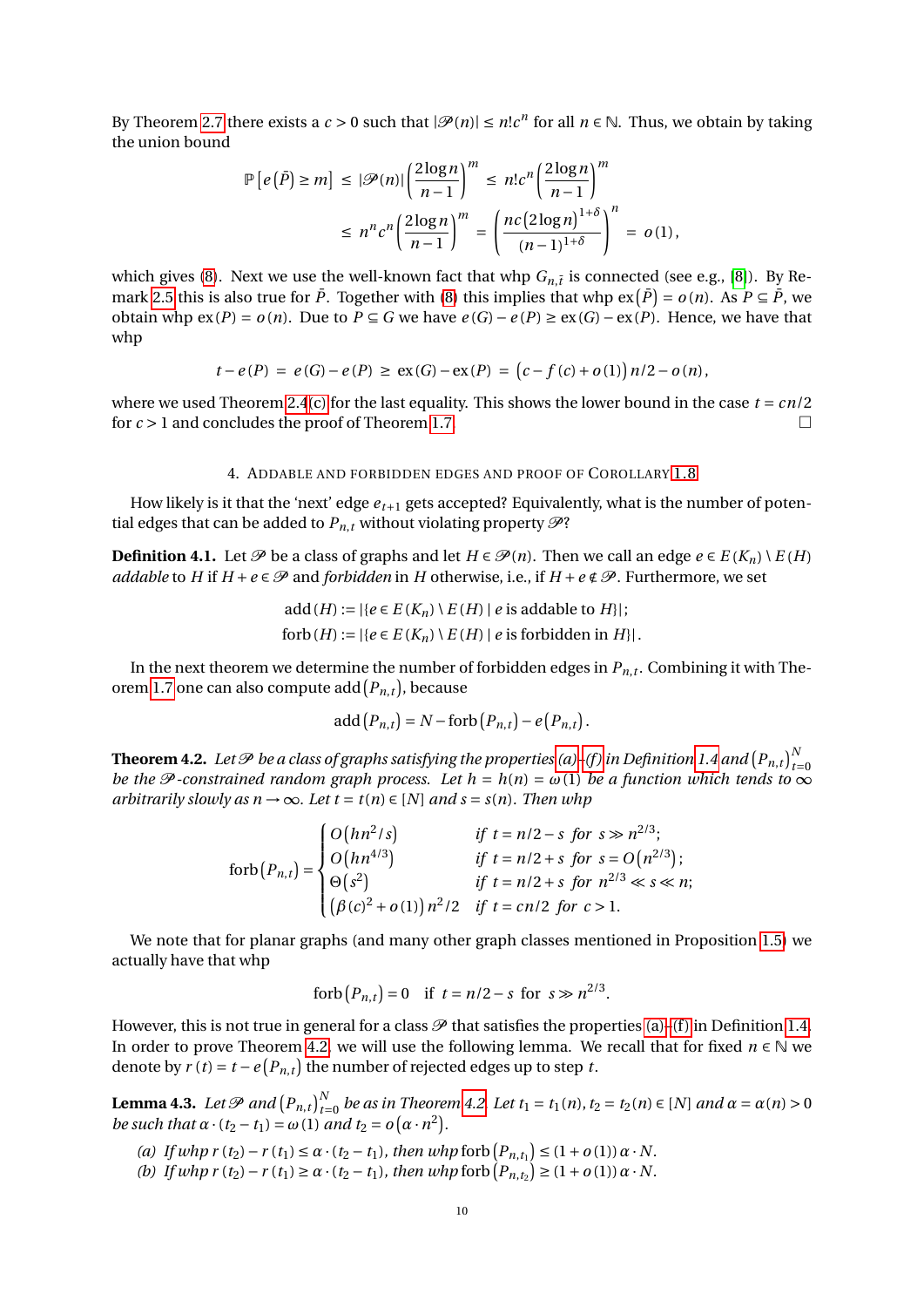*Proof.* Due to property [\(d\)](#page-2-6) of Definition [1.4,](#page-1-3) a forbidden edge in  $P_{n,t}$  stays forbidden in  $P_{n,t'}$  for all  $t' > t$ . Thus, forb  $(P_{n,t})$  is non-decreasing in *t*. Let  $\epsilon > 0$  be fixed and we denote by  $\mathscr F$  the event that  ${\rm forb}(P_{n,t_1}) \ge (1+\varepsilon)\alpha \cdot N$ . Then we have that for each  $t \in \{t_1+1,\ldots,t_2\}$  and *n* large enough,

$$
\mathbb{P}\left[e_t \text{ is rejected}\,\middle|\,\mathcal{F}\right] \ge \frac{(1+\varepsilon)\,\alpha \cdot N - t_2}{N} \ge (1+\varepsilon/2)\,\alpha,
$$

where we used  $t_2 = o(\alpha \cdot n^2)$  in the last inequality. Hence, we obtain

$$
\mathbb{P}\left[r\left(t_2\right)-r\left(t_1\right)\leq \alpha\cdot\left(t_2-t_1\right)\mid \mathscr{F}\right]\leq \mathbb{P}\left[\mathrm{Bin}\left(t_2-t_1,\left(1+\varepsilon/2\right)\alpha\right)\leq \alpha\cdot\left(t_2-t_1\right)\right]=o\left(1\right).
$$

Together with the fact that whp  $r(t_2) - r(t_1) \le \alpha \cdot (t_2 - t_1)$  it implies that  $\mathbb{P}[\mathscr{F}] = o(1)$ . As  $\varepsilon > 0$  was arbitrary, statement [\(a\)](#page-9-2) follows. Statement [\(b\)](#page-9-3) can be obtained similarly.  $\Box$ 

Combining Theorem [1.7](#page-2-0) with Lemma [4.3](#page-9-4) we can prove Theorem [4.2.](#page-9-1)

**Proof of Theorem [4.2.](#page-9-1)** (i) We start with the case  $t = n/2 + s$  for  $n^{2/3} \ll s \ll n$ .

To prove the upper bound, we set  $t_2 = n/2 + 2s$ . By Theorem [1.7](#page-2-0) we have that whp  $r(t_2) - r(t) =$  $O(s^3/n^2)$ . Hence, there exists  $\alpha = \alpha(n)$  such that  $\alpha = \Theta(s^2/n^2)$  and whp  $r(t_2) - r(t) \le \alpha \cdot (t_2 - t)$ . Hence, Lemma [4.3](#page-9-4)[\(a\)](#page-9-2) yields that whp

forb 
$$
(P_{n,t}) \le (1 + o(1)) \alpha \cdot N = \Theta(s^2)
$$
.

Similarly, we obtain the lower bound: Taking  $t_1 = n/2$  we have by Theorem [1.7](#page-2-0) that whp  $r(t) =$  $\Theta(s^3/n^2)$  and  $r(t_1) = O(h)$  for  $h = \omega(1)$ , and thus  $\frac{r(t)-r(t_1)}{t-t_1} = \Theta(s^2/n^2)$ . Together with Lemma [4.3](#page-9-4)[\(b\)](#page-9-3) it implies that whp forb  $(P_{n,t}) \geq \Theta(s^2)$ .

(ii) The assertions in the cases  $t = n/2 - s$  for  $s \gg n^{2/3}$  and  $t = n/2 + s$  for  $s = O(n^{2/3})$  can be shown similarly.

(iii) Finally, we consider the regime  $t = cn/2$  for  $c > 1$ . Let  $c_2 > c$  and  $t_2 = c_2n/2$ . By Theorem [1.7](#page-2-0) we have that whp

$$
r(t_2) - r(t_1) = (c_2 - f(c_2) - c + f(c) + o(1)) n/2.
$$

Hence, Lemma [4.3](#page-9-4)[\(a\)](#page-9-2) implies that whp

forb 
$$
(P_{n,t}) \le (1 + o(1)) \left(1 - \frac{f(c_2) - f(c)}{c_2 - c}\right) n^2 / 2.
$$

With  $c_2 \downarrow c$  we obtain that whp

forb 
$$
(P_{n,t}) \le (1 + o(1))(1 - f'(c)) n^2/2 = (1 + o(1)) \beta(c)^2 n^2/2,
$$

where we used Lemma [A.1](#page-13-0)[\(a\)](#page-13-2) in the last equality. Using Lemma [4.3](#page-9-4)[\(b\)](#page-9-3) we obtain in a similar way that  $\text{whp forb} (P_{n,t}) \geq (1 + o(1)) \beta(c)^2 n^2/2.$  This completes the proof. □

We conclude this section by showing Corollary [1.8.](#page-2-3)

**Proof of Corollary [1.8.](#page-2-3)** Let  $C_1, \ldots, C_r$  be the components of  $P_{n,t}$  such that  $v(C_1) \geq \ldots \geq v(C_r)$ . By The-orem [2.4](#page-4-8)[\(a\)](#page-5-6) and [\(b\)](#page-5-7) and Remark [2.5](#page-5-0) we have whp  $v(C_1) = (\beta(c) + o(1))n$  and  $v(C_2) = o(n)$ . Furthermore, let  $E_1 \subseteq E(K_n) \setminus E(P_{n,t})$  be the subset of edges with both endpoints in *L* and  $E_2$  the remaining edges of  $E(K_n) \setminus E(P_{n,t})$ . We have that whp

$$
|E_1| = (\beta(c)^2 + o(1)) n^2 / 2; \tag{9}
$$

$$
|E_2| = (1 - \beta(c)^2 + o(1)) n^2 / 2.
$$
 (10)

Due to property [\(e\)](#page-2-5) of Definition [1.4](#page-1-3) the two endpoints of a forbidden edge lie in the same component. Hence, the number of forbidden edges in *E*<sup>2</sup> is whp at most

$$
\nu(C_2)^2 + \ldots + \nu(C_r)^2 \le \nu(C_2)(\nu(C_2) + \ldots + \nu(C_r)) \le \nu(C_2)n = o\left(n^2\right).
$$

Together with [\(10\)](#page-10-0) it shows assertion [\(b\).](#page-3-3) Furthermore, it implies that the number of forbidden edges in  $E_1$  is whp

forb 
$$
(P_{n,t}) - o(n^2) = (\beta(c)^2 + o(1)) n^2/2
$$
.

Combining this with [\(9\)](#page-10-1) yields statement [\(a\).](#page-3-4)  $\Box$ 

<span id="page-10-1"></span><span id="page-10-0"></span>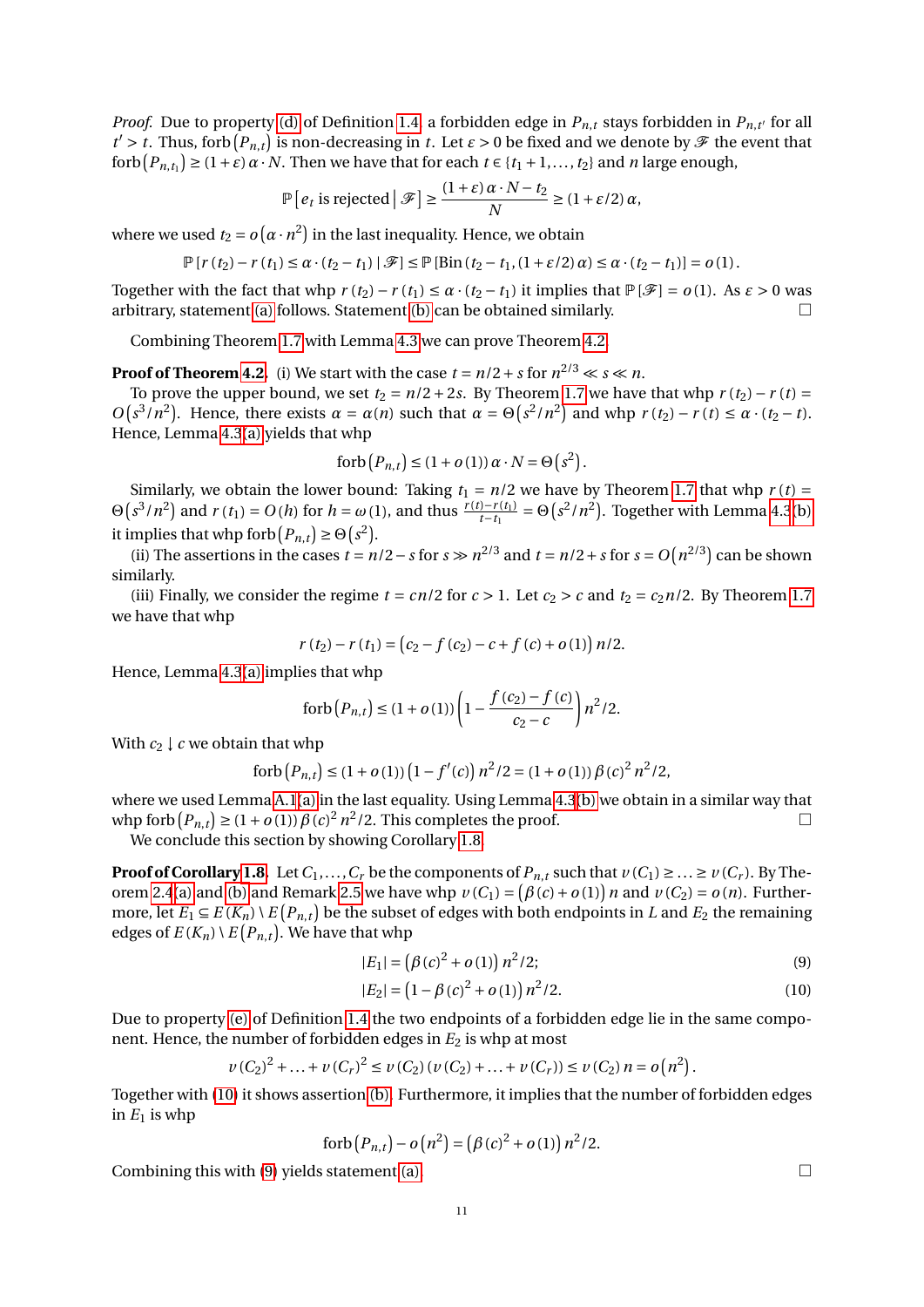# 5. THE RANDOM GRAPH *Pn*,*m*=*m*<sup>0</sup> : PROOF OF THEOREM [1.10](#page-3-0)

<span id="page-11-11"></span>Throughout this section, let  $P$  be a class of graphs satisfying the properties [\(a\)](#page-1-4)–(f) in Definition [1.4](#page-1-3) and  $(P_{n,t})_{t=0}^N$  be the  $\mathscr P$ -constrained random graph process. Recall that  $P_{n,m=m_0}$  denotes the graph in which exactly  $m_0$  edges have actually been added. We assume that  $m_0 = m_0(n) \in [N]$  is such that  $P_{n,m=m_0}$  always exists, i.e., for any ordering of the potential edges, at least  $m_0$  of them have been accepted at the end of the process.

**Proof of Theorem [1.10.](#page-3-0)** By Remark [2.5](#page-5-0) we have  $v(L(P_{n,t})) = v(L(G_{n,t}))$  and therefore we have that for  $0 \le t_1 \le t_2$ 

$$
\text{whp } e(P_{n,t_1}) \le m_0 \le e(P_{n,t_2}) \implies \text{whp } v(L(G_{n,t_1})) \le v(L(P_{n,m=m_0})) \le v(L(G_{n,t_2})). \tag{11}
$$

(i) First consider the case  $m_0 = cn/2$  for  $1 < c < 2$ . Let  $\varepsilon > 0$  be small,  $t_1 = (f^{-1}(c) - \varepsilon) n/2$ , and  $t_2 = (f^{-1}(c) + \varepsilon) n/2$ . By Theorem [1.7](#page-2-0) we have that whp  $e(P_{n,t_1}) \le m_0 \le e(P_{n,t_2})$ . Thus, [\(11\)](#page-11-15) implies that whp

$$
\beta\big(f^{-1}(c)-\varepsilon+o(1)\big)\,n\leq\nu\big(L\big(P_{n,m=m_0}\big)\big)\leq\beta\big(f^{-1}(c)+\varepsilon+o(1)\big)\,n,
$$

where we used Theorem [2.4](#page-4-8)[\(a\).](#page-5-6) As  $\beta$  is continuous, we obtain with  $\varepsilon \downarrow 0$  that whp  $v\left( L\left( P_{n,m=m_{0}}\right) \right) =$  $(\beta(f^{-1}(c)) + o(1)) n$ .

(ii) The four cases where  $m_0 \le n/2 + o(n)$  can be shown similarly.

(iii) Next, we observe that  $v(L(P_{n,m=m_0}))$  is non-decreasing in  $m_0$ ,  $\lim_{c \to 2} f^{-1}(c) = \infty$ , and  $\lim_{c \to \infty} \beta(c) =$ 

1. Thus, in case of  $m_0 = n$  the statement follows by taking  $c \uparrow 2$  in the previously shown fact that whp

$$
\nu(L(P_{n,m=m_0})) = (\beta(f^{-1}(c)) + o(1)) n
$$

if  $m_0 = cn/2$  for  $1 < c < 2$ .

(iv) Finally, we consider the case  $m_0 = cn/2$  for  $2 < c$  and let  $t_1 = n \cdot \log n$ . By [\(8\)](#page-8-2) we know that whp  $e(P_{n,t_1}) \leq m_0$ . Thus, using [\(11\)](#page-11-15) yields

$$
\nu\left(L\left(P_{n,m=m_0}\right)\right)\geq \nu\left(L\left(G_{n,t_1}\right)\right)=n,
$$

because whp  $G_{n,t_1}$  is connected. This finishes the proof.

## ACKNOWLEDGEMENT

The authors thank the anonymous referees for many helpful remarks to improve the presentation of this paper.

#### **REFERENCES**

- <span id="page-11-13"></span>[1] P. Bennett, S. English, and M. Talanda-Fisher. Weighted Turán problems with applications. *Discrete Math.*, 342(8):2165–2172, 2019.
- <span id="page-11-4"></span>[2] T. Bohman. The triangle-free process. *Adv. Math.*, 221(5):1653–1677, 2009.
- <span id="page-11-7"></span>[3] T. Bohman and P. Keevash. The early evolution of the *H*-free process. *Invent. Math.*, 181(2):291–336, 2010.
- <span id="page-11-12"></span>[4] B. Bollobás. Vertices of given degree in a random graph. *J. Graph Theory*, 6(2):147–155, 1982.
- <span id="page-11-2"></span>[5] B. Bollobás. *Random graphs*, volume 73 of *Cambridge Studies in Advanced Mathematics*. Cambridge University Press, Cambridge, second edition, 2001.
- <span id="page-11-8"></span>[6] B. Bollobás and O. Riordan. Constrained graph processes. *Electron. J. Combin.*, 7:Research Paper 18, 20, 2000.
- <span id="page-11-14"></span>[7] V. E. Britikov. The structure of a random graph near a critical point. *Diskret. Mat.*, 1(3):121–128, 1989.
- <span id="page-11-0"></span>[8] P. Erd˝os and A. Rényi. On random graphs. I. *Publ. Math. Debrecen*, 6:290–297, 1959.
- <span id="page-11-1"></span>[9] P. Erd˝os and A. Rényi. On the evolution of random graphs. *Magyar Tud. Akad. Mat. Kutató Int. Közl.*, 5:17–61, 1960.
- <span id="page-11-5"></span>[10] P. Erdős, S. Suen, and P. Winkler. On the size of a random maximal graph. In *Proceedings of the Sixth International Seminar on Random Graphs and Probabilistic Methods in Combinatorics and Computer Science, "Random Graphs '93" (Pozna´n, 1993)*, volume 6, pages 309–318, 1995.
- <span id="page-11-6"></span>[11] G. Fiz Pontiveros, S. Griffiths, and R. Morris. The triangle-free process and the Ramsey number *R*(3,*k*). *Mem. Amer. Math. Soc.*, 263(1274):v+125, 2020.
- <span id="page-11-3"></span>[12] A. Frieze and M. Karoński. *Introduction to random graphs*. Cambridge University Press, Cambridge, 2016.
- <span id="page-11-9"></span>[13] S. Gerke, D. Schlatter, A. Steger, and A. Taraz. The random planar graph process. *Random Structures Algorithms*, 32(2):236–261, 2008.
- <span id="page-11-10"></span>[14] O. Giménez and M. Noy. Asymptotic enumeration and limit laws of planar graphs. *J. Amer. Math. Soc.*, 22(2):309–329, 2009.

<span id="page-11-15"></span>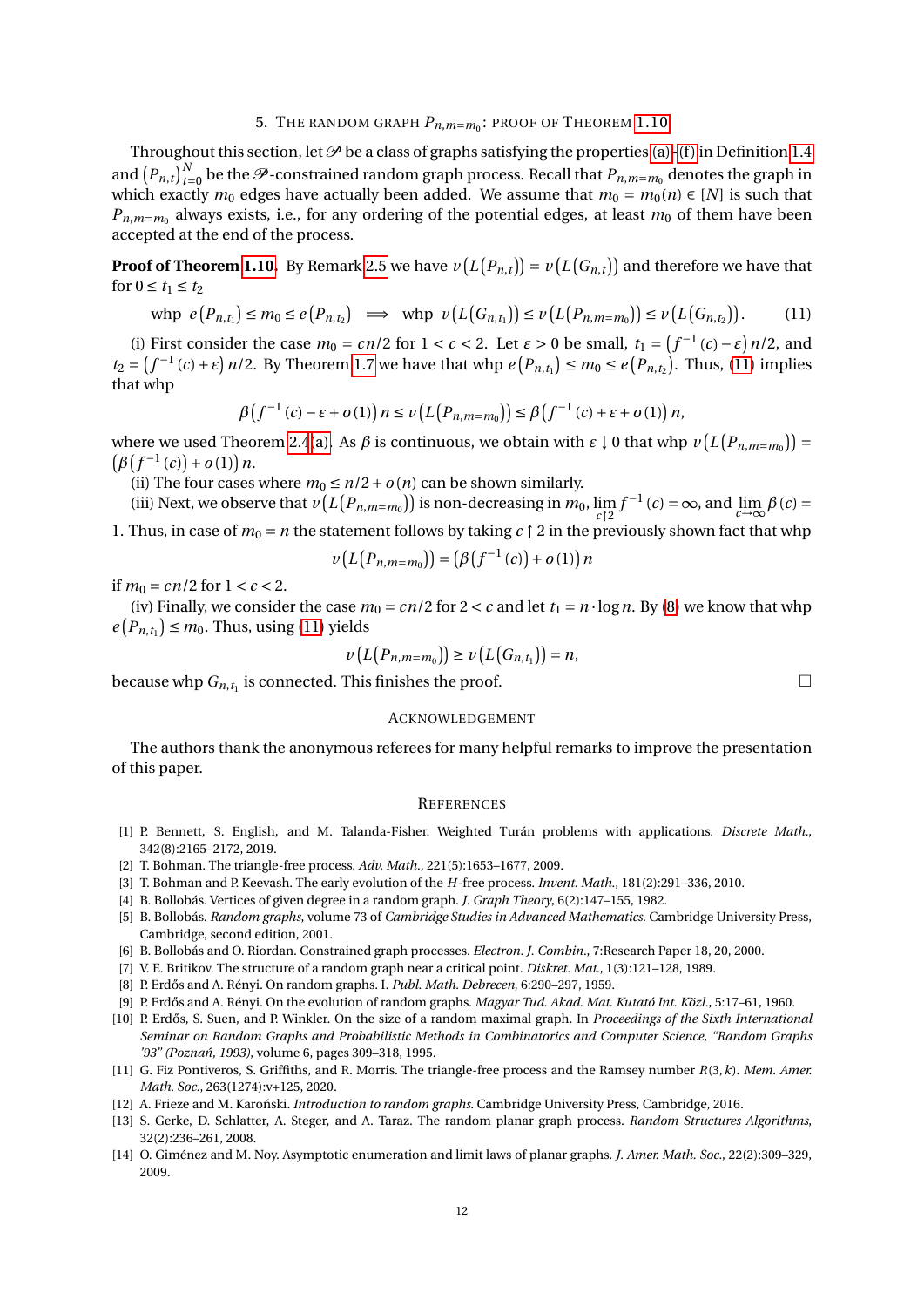- <span id="page-12-14"></span>[15] S. Janson, D. E. Knuth, T. Łuczak, and B. Pittel. The birth of the giant component. *Random Structures Algorithms*, 4(3):231–358, 1993. With an introduction by the editors.
- <span id="page-12-0"></span>[16] S. Janson, T. Łuczak, and A. Rucinski. *Random graphs*. Wiley-Interscience Series in Discrete Mathematics and Optimization. Wiley-Interscience, New York, 2000.
- <span id="page-12-6"></span>[17] N. Kamˇcev, M. Krivelevich, N. Morrison, and B. Sudakov. The K˝onig graph process. *Random Structures Algorithms*, 57(4):1272–1302, 2020.
- <span id="page-12-8"></span>[18] M. Kang and T. Łuczak. Two critical periods in the evolution of random planar graphs. *Trans. Amer. Math. Soc.*, 364(8):4239–4265, 2012.
- <span id="page-12-5"></span>[19] M. Krivelevich, M. Kwan, P.-S. Loh, and B. Sudakov. The random *k*-matching-free process. *Random Structures Algorithms*, 53(4):692–716, 2018.
- <span id="page-12-13"></span>[20] M. Krivelevich and A. Nachmias. Coloring complete bipartite graphs from random lists. *Random Structures Algorithms*, 29(4):436–449, 2006.
- <span id="page-12-4"></span>[21] M. Krivelevich, B. Sudakov, and D. Vilenchik. On the random satisfiable process. *Combin. Probab. Comput.*, 18(5):775– 801, 2009.
- <span id="page-12-9"></span>[22] T. Łuczak. Component behavior near the critical point of the random graph process. *Random Structures Algorithms*, 1(3):287–310, 1990.
- <span id="page-12-10"></span>[23] T. Łuczak. Cycles in a random graph near the critical point. *Random Structures Algorithms*, 2(4):421–439, 1991.
- <span id="page-12-12"></span>[24] S. Norine, P. Seymour, R. Thomas, and P. Wollan. Proper minor-closed families are small. *J. Combin. Theory Ser. B*, 96(5):754–757, 2006.
- <span id="page-12-1"></span>[25] D. Osthus and A. Taraz. Random maximal *H*-free graphs. *Random Structures Algorithms*, 18(1):61–82, 2001.
- <span id="page-12-11"></span>[26] J. L. Pavlov. The asymptotic distribution of the maximum size of trees in a random forest. *Teor. Verojatnost. i Primenen.*, 22(3):523–533, 1977.
- <span id="page-12-7"></span>[27] N. Robertson and P. D. Seymour. Graph minors. VIII. A Kuratowski theorem for general surfaces. *J. Combin. Theory Ser. B*, 48(2):255–288, 1990.
- <span id="page-12-2"></span>[28] A. Ruciński and N. C. Wormald. Random graph processes with degree restrictions. *Combin. Probab. Comput.*, 1(2):169– 180, 1992.
- <span id="page-12-3"></span>[29] A. Ruciński and N. C. Wormald. Random graph processes with maximum degree 2. *Ann. Appl. Probab.*, 7(1):183–199, 1997.